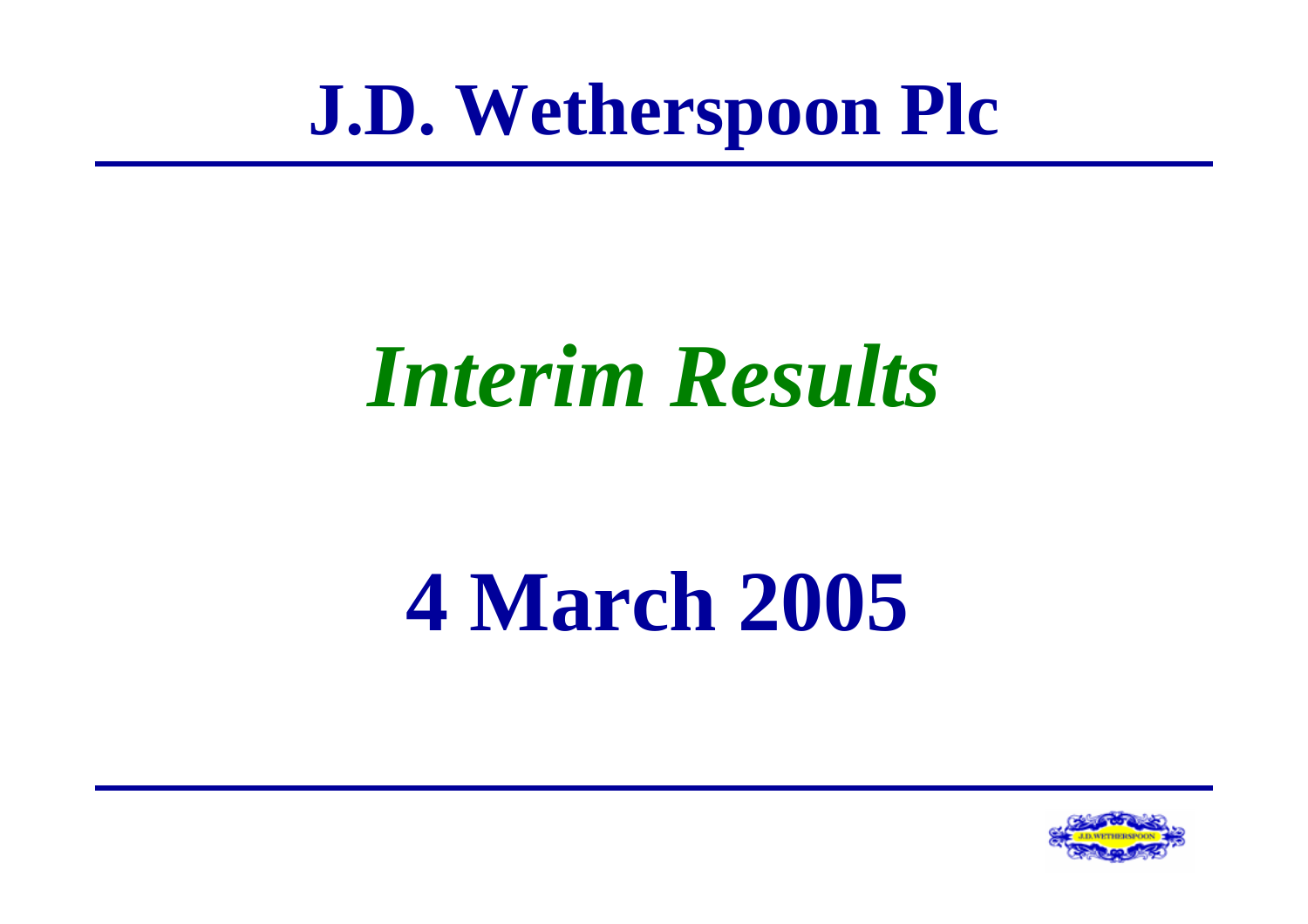# **Highlights -Six Months to 23 January 2005**

- Turnover up 4% to £403.3m
- Operating profit down 11% to £34.4m
- Profit before tax down 20% to £22.3m
- Earnings per share down 14% to 7.7p
- Free cash flow per share down 11% to 19.3p
- Dividend per share increased by 10%

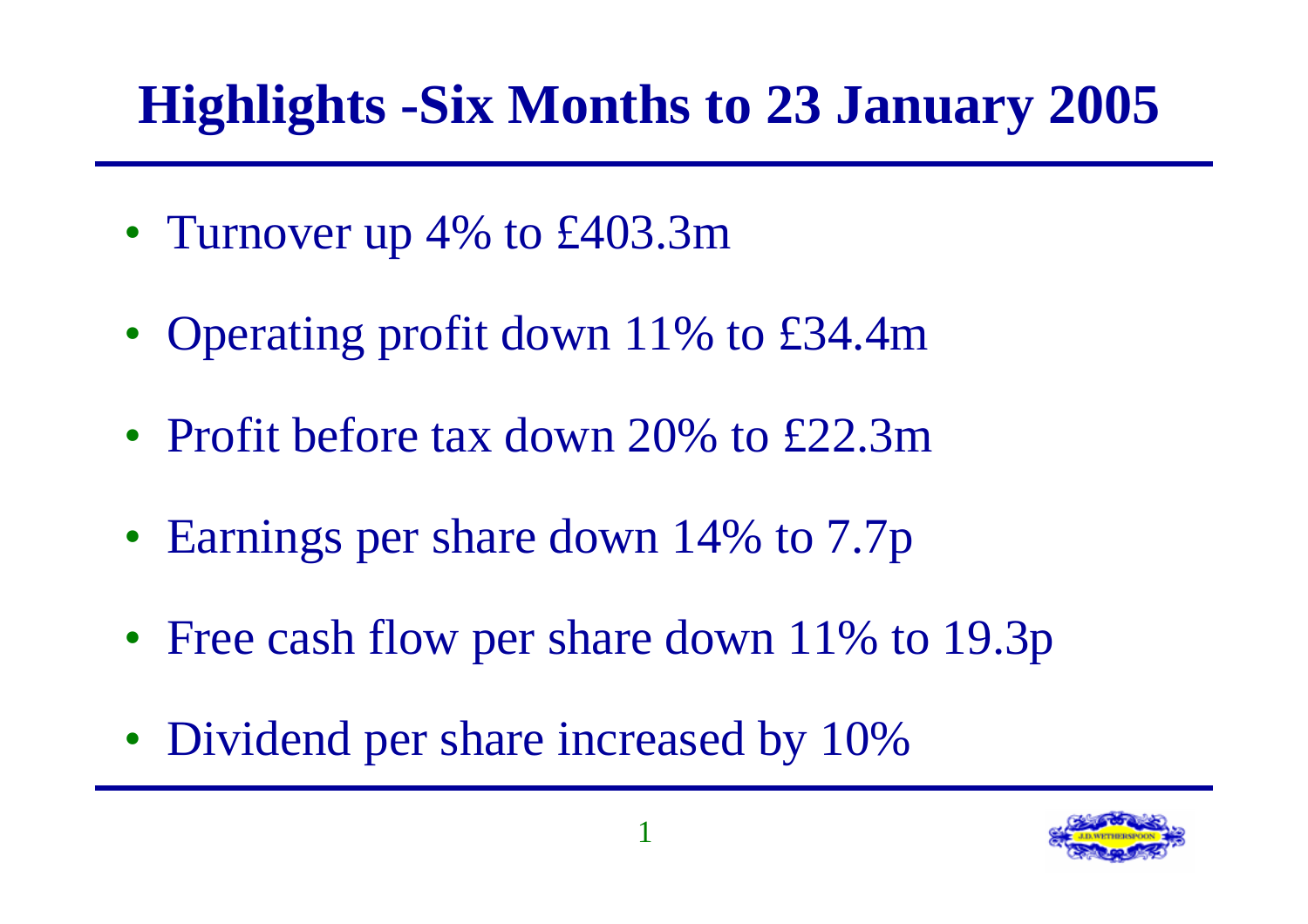#### **Average Sales Per Pub Week (including VAT)**



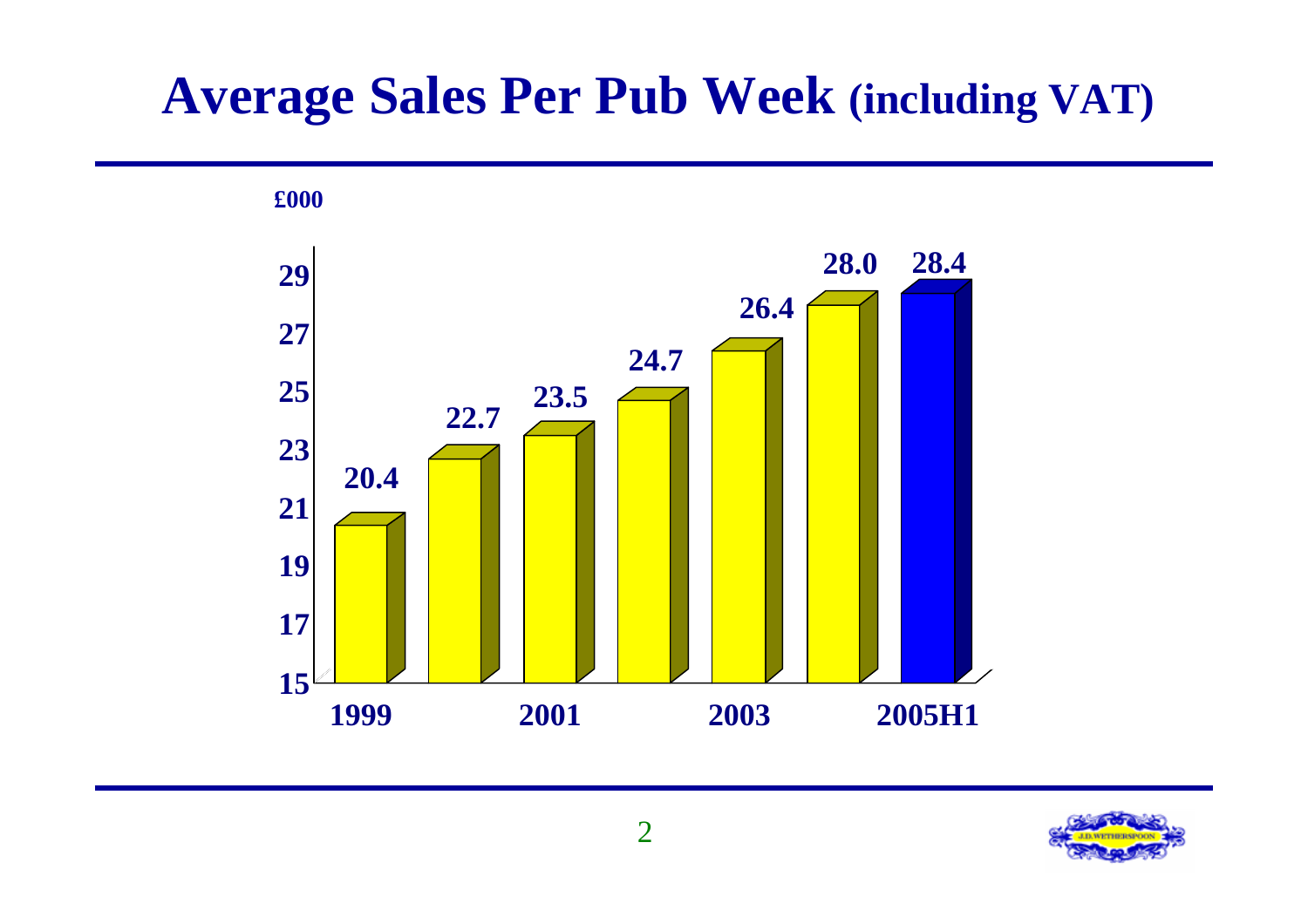#### **Like For Like Sales/Profit (%)**

|                                        |     | H1 FY FY FY         |           |            |
|----------------------------------------|-----|---------------------|-----------|------------|
|                                        |     | 2005 2004 2003 2002 |           |            |
| Bar                                    |     | $(1.3)$ 2.9 2.1 3.5 |           |            |
| Food                                   | 4.9 |                     | 4.2 11.4  | 9.9        |
| <b>Total Sales</b>                     | 0.3 |                     | $3.4$ 4.1 | 5.0        |
|                                        |     |                     |           |            |
| <b>LFL Profits</b> $(5.9) (0.7) (0.9)$ |     |                     |           | <b>3.8</b> |

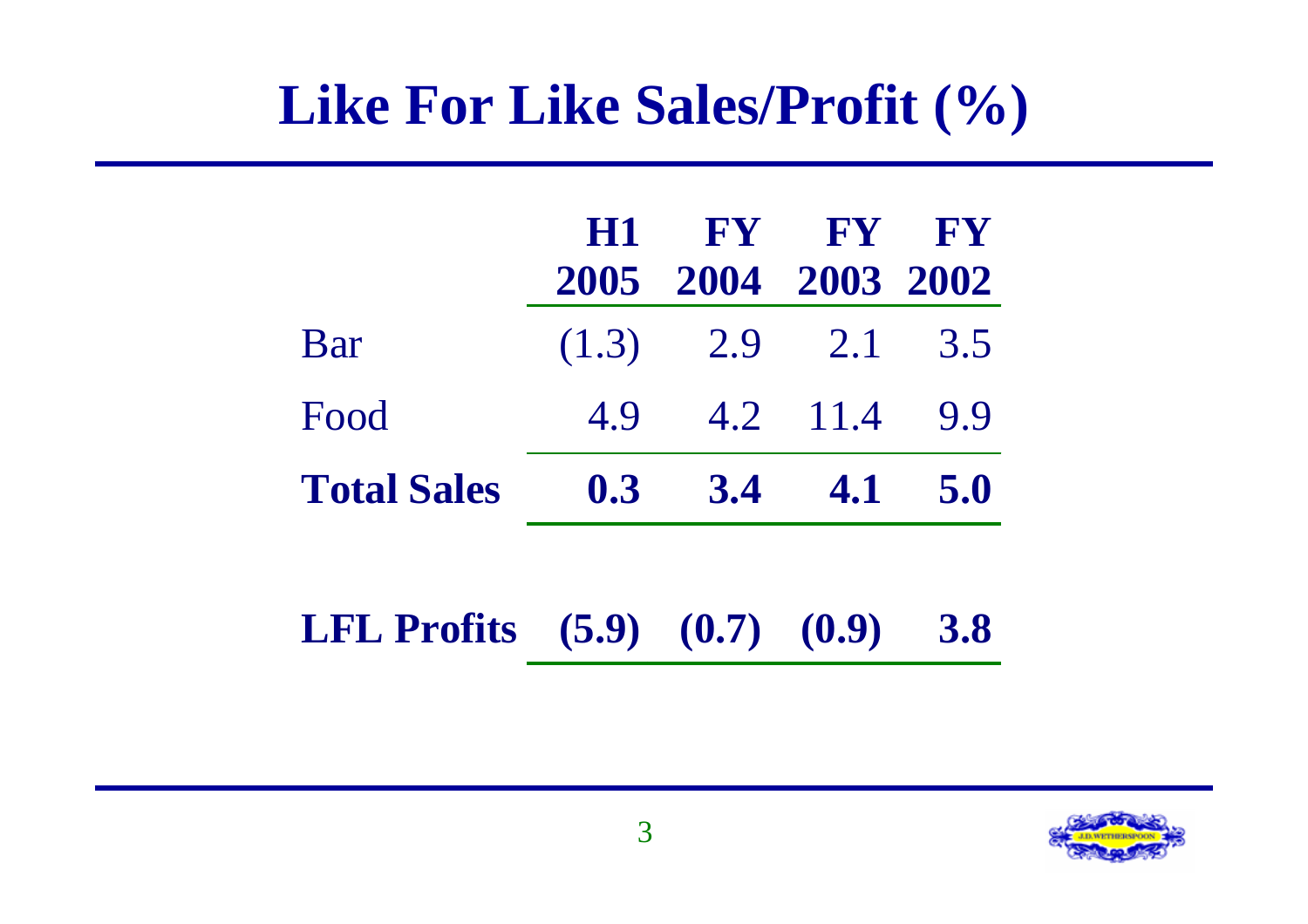# **Trading**

- Pricing environment
- Cost pressures minimum wage
	- utilities
	- licensing reform
- Continued focus on standards

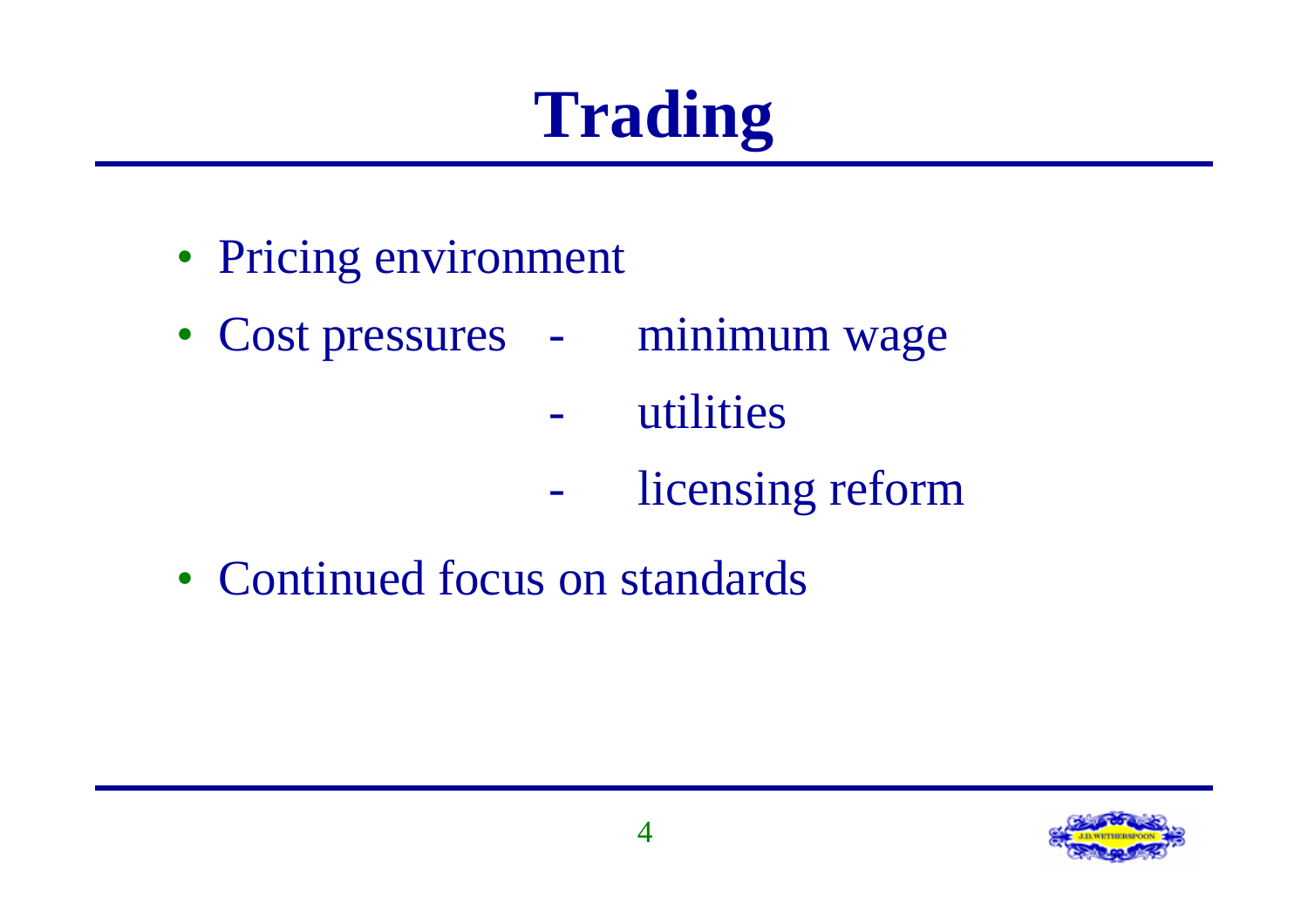# **General**

- Product range (e.g. draught lager)
- Real ale 630 Cask Marque pubs
	- 120 pubs in the Good Beer Guide 2005
- Design awards (including 38 awards for toilets in 2004)
- Training awards NITA Manager Development (3rd year)

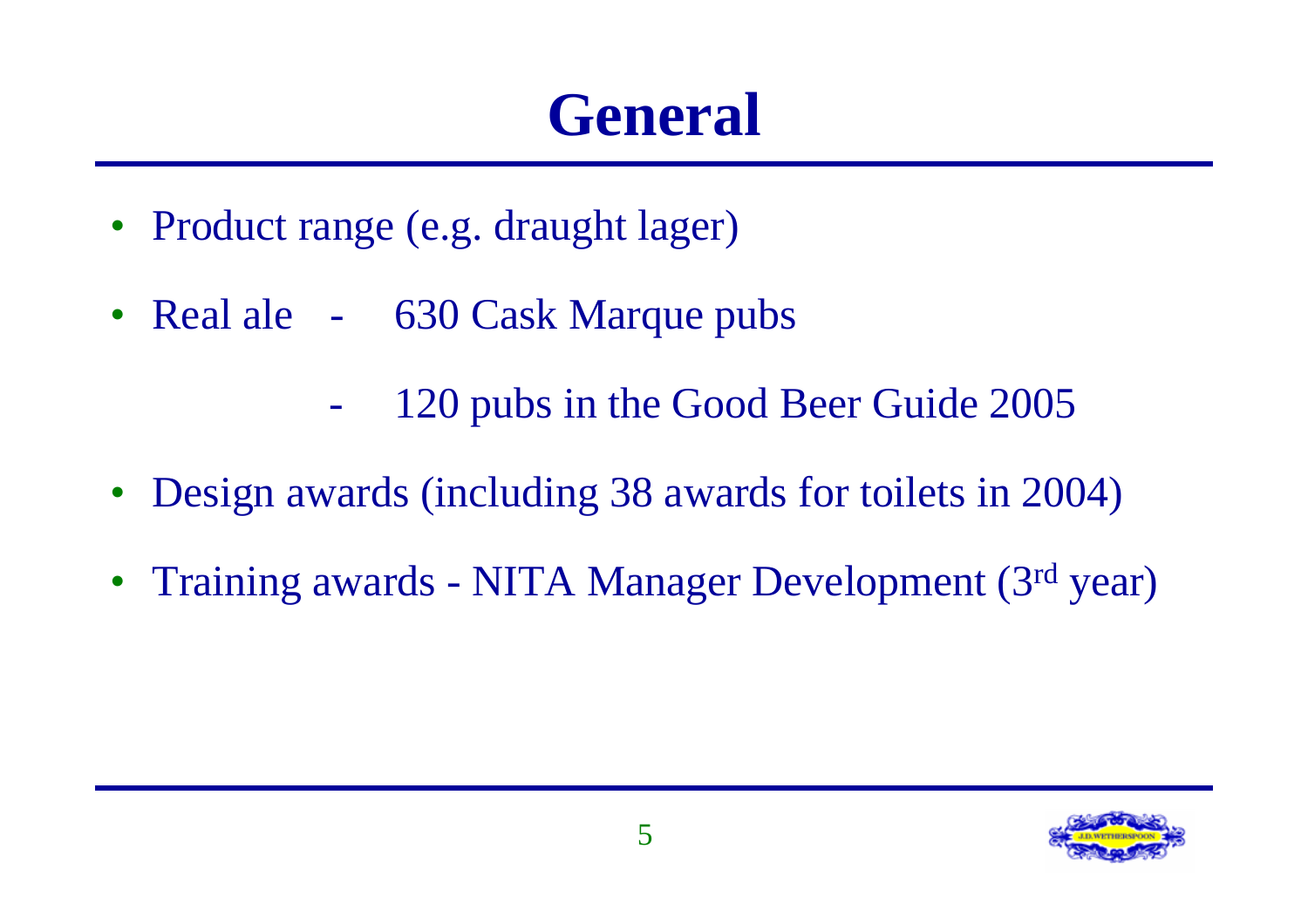# **Licensing Reform**

- Slow progress/red tape
- Change to opening hours
- Costs
- P&L impact

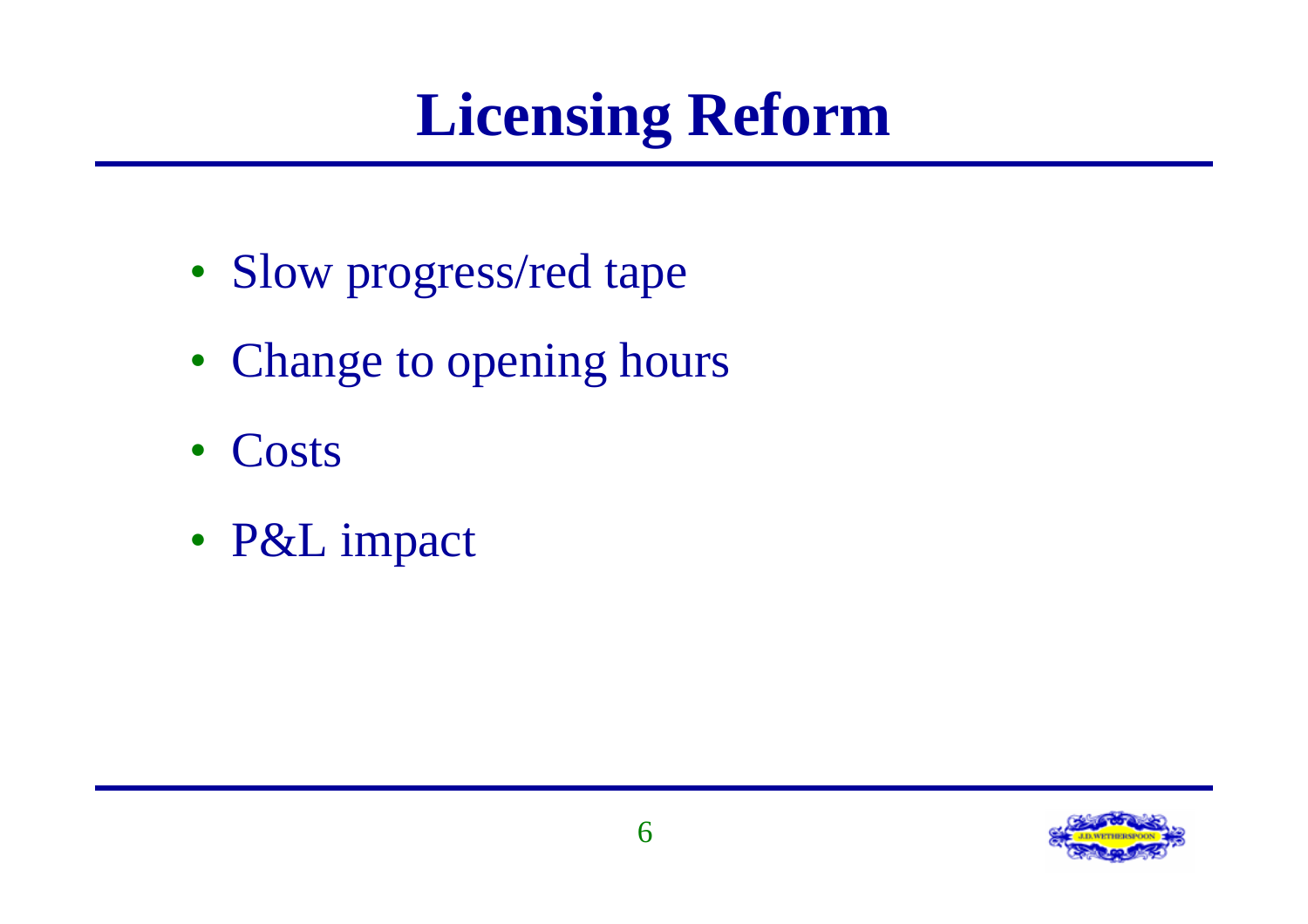# **Turl's Green (Lloyds), Bradford**



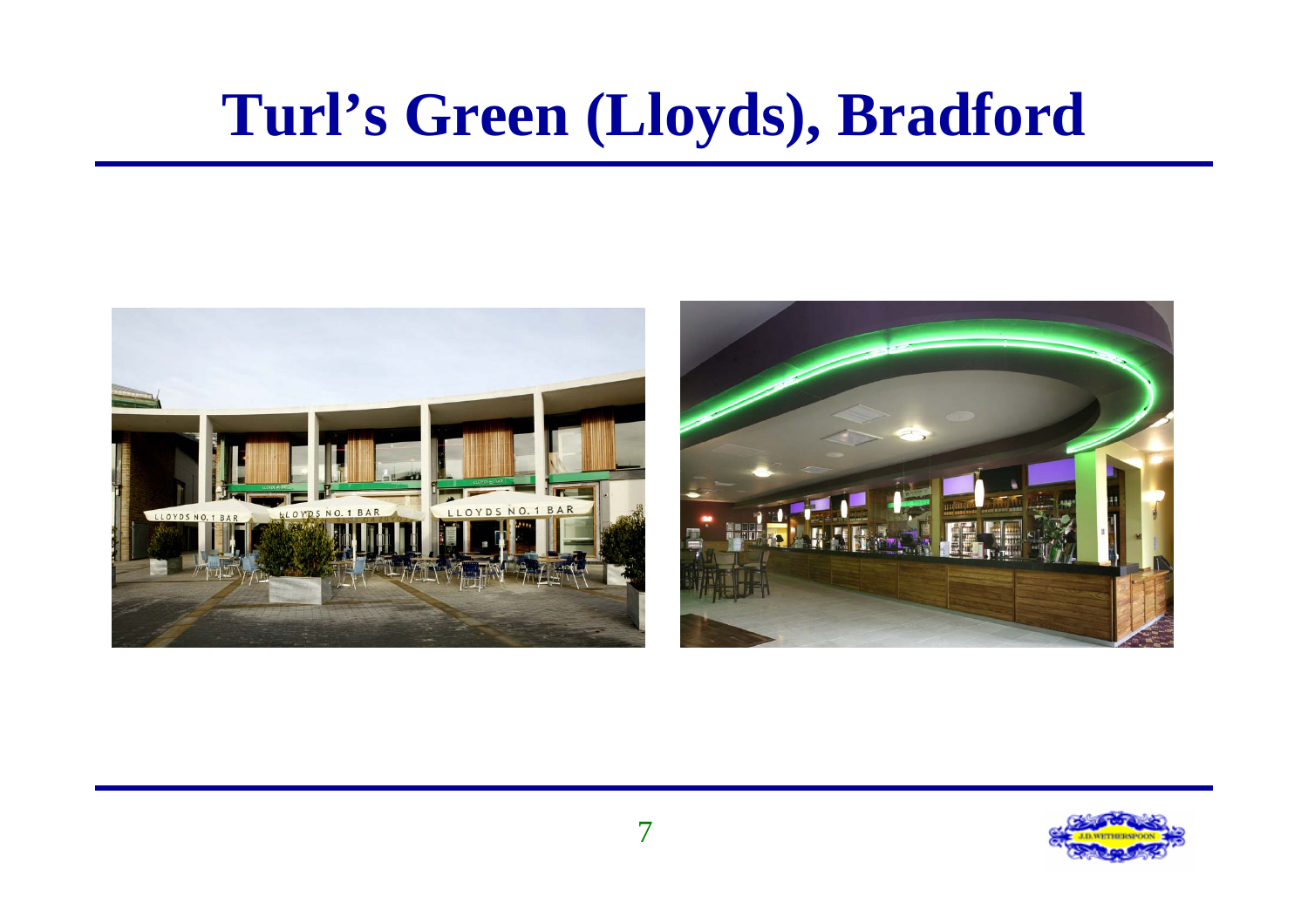# **George's Meeting House, Exeter**



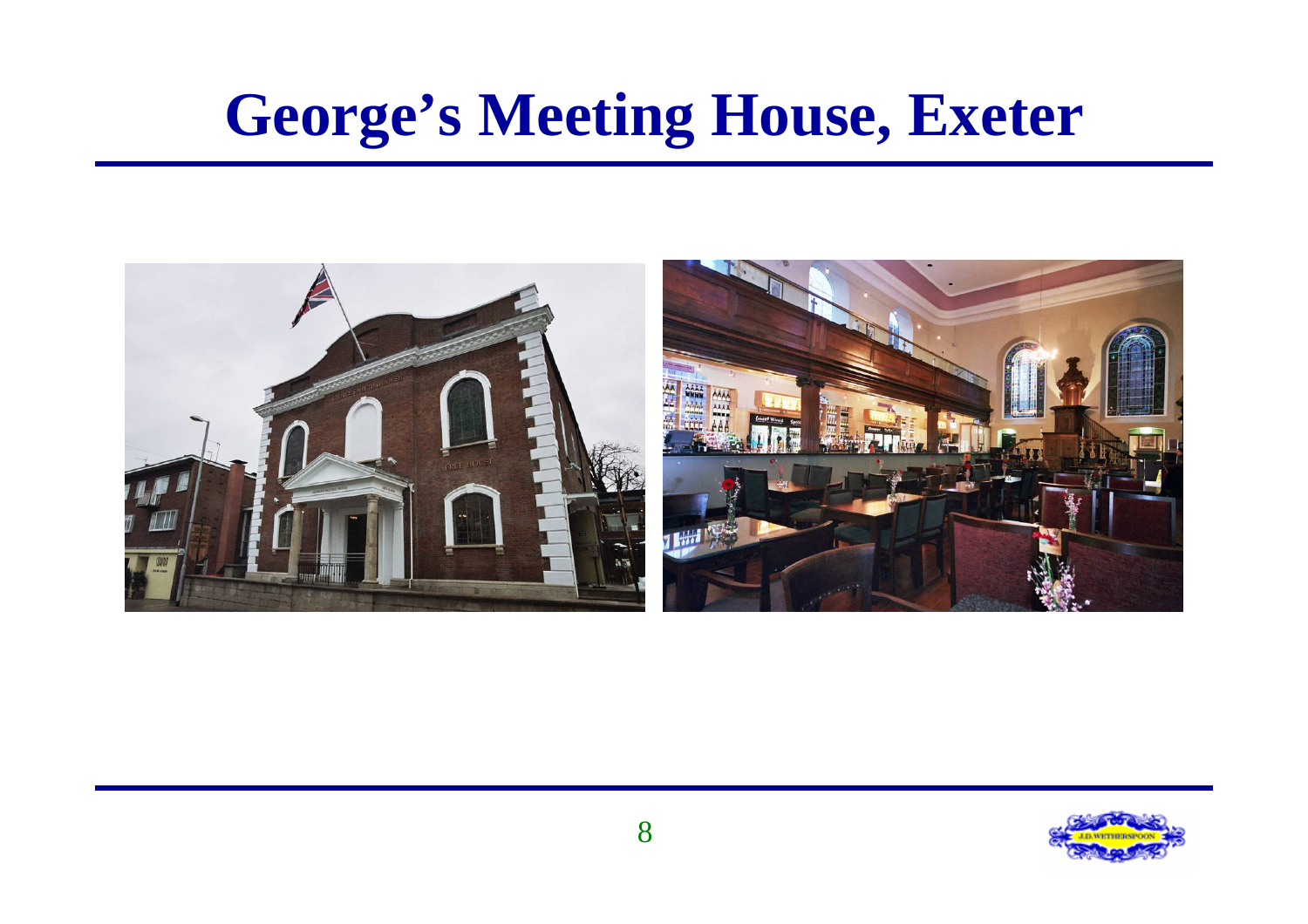# **Waterend Barn, St. Albans**





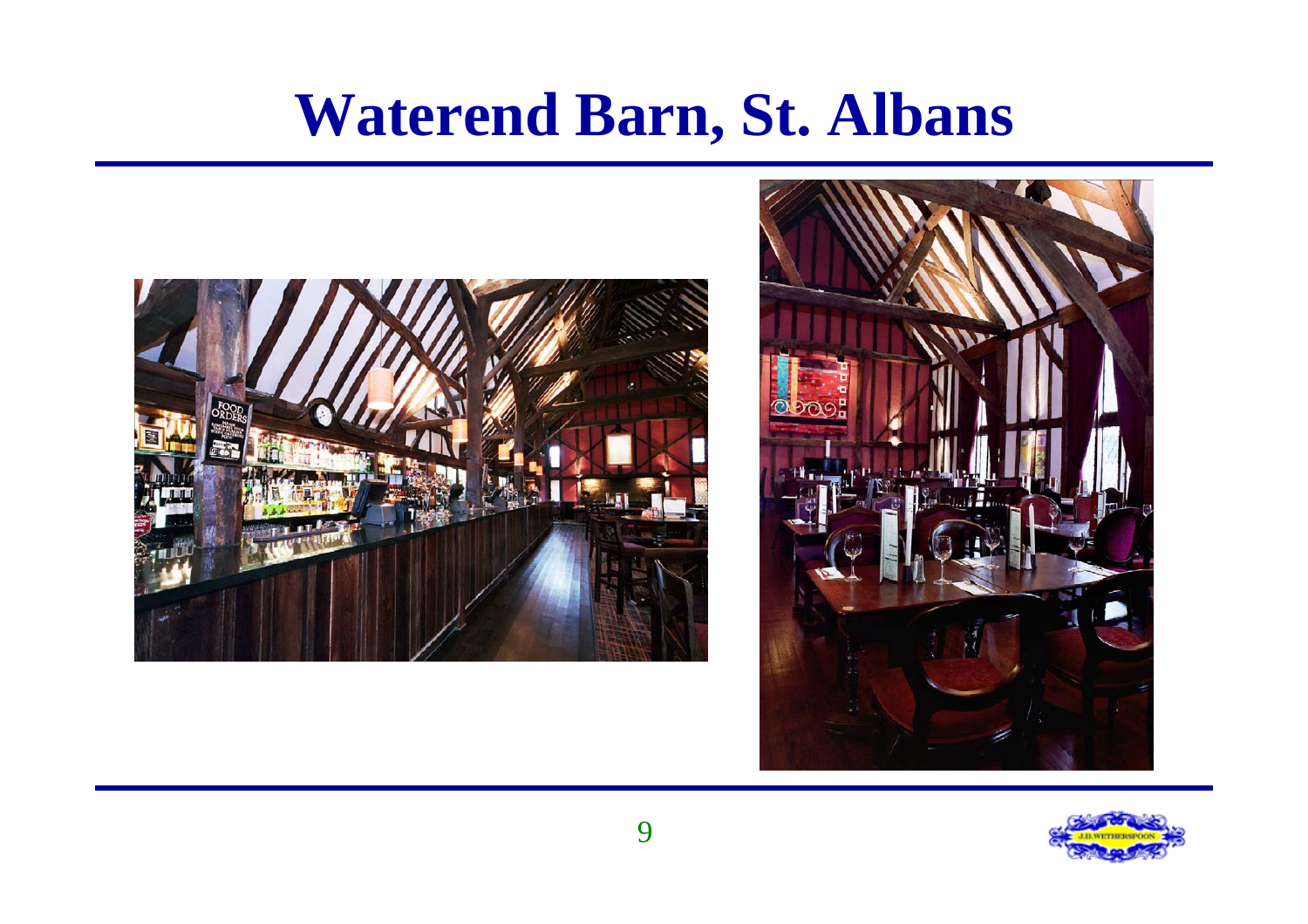# **Non-Smoking Plans**

- All new pubs (3 so far)
- Circa 60 existing by May 2005
- Full conversion by May 2006

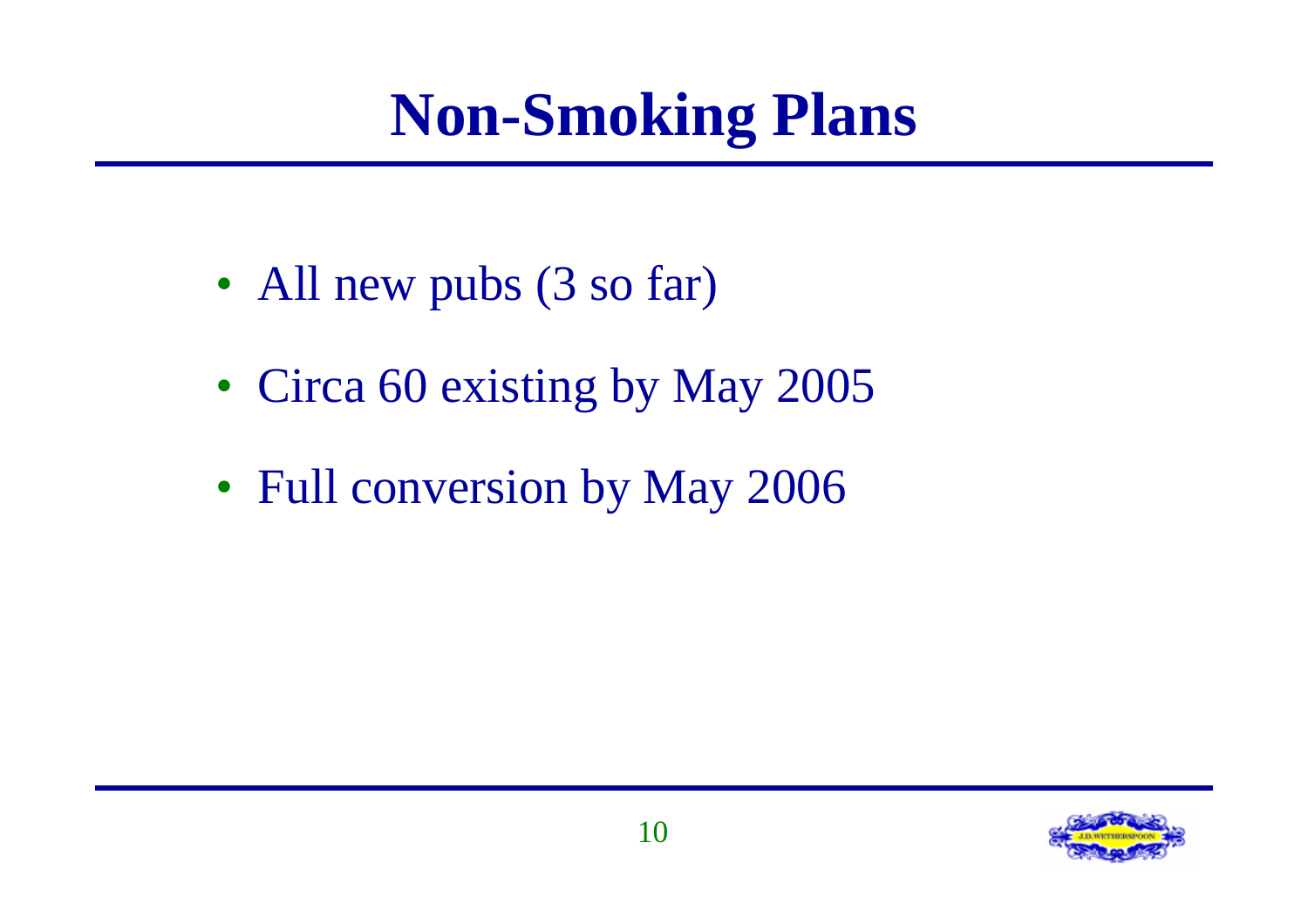# **Non-smoking Pubs**

The Gog & Magog, Plymouth The Rhinoceros, Rotherham The Good Yarn, Uxbridge The Ritz, Lincoln

Abraham Derby, Merry Hill Centre\* The Grid Inn, Southfields The Roebuck Inn, Nottingham Back of Beyond, Reading \*\* The King & Castle, Windsor The Sennockian, Sevenoaks Becketts Bank, Leeds The King of Wessex, Bath \*\* The Sir John Oldcastle, Farringdon George's Meeting House, Exeter \* The Last Post, Loughton The Standard Bearer, Stevenage Jewel of the Severn, Bridgnorth The Maidenhead Inn, Basingstoke The Standing Order, Derby Lloyds No. 1 Bar, Portsmouth The Moon and Sixpence, Hatch End The Swan, Weymouth The Archibald Simpson, Aberdeen The Moon Under Water, Milton Keynes The Tom Toya Lewis, Newport The Battesford Court, Witham The Moon Under Water, Watford The Trawl Boat Inn, St. Anne's On Sea The Blue Coat, Rotherham The Old Manor, Bracknell The Waterhouse, Manchester The Brass Balance, Birkenhead The Paper Moon, Dartford The Welkin, Liverpool \*\* The Briar Rose, Birmingham The Pennsylvanian, Rickmansworth<sup>\*\*</sup> The West Gate Inn, Canterbury The Capital Asset, Perth The Playfair, Edinburgh The Whiffler, Norwich The Central Bar, Cardiff The Plimsoll Line, Redcar Waterend Barn, St Albans\* The City Arms, Coventry The Pommelers Rest, Tower Bridge Wetherspoons, Eastbourne The Clydesdale Inn, Lanark The Portland Hotel, Chesterfield Wetherspoons, Ipswich The Commercial Rooms, Bristol The Poste of Stone, Stone Wetherspoons, Livingston The Counting House, Glasgow The Quay, Poole Wetherspoons, Sheffield The Dee Hotel, West Kirby The Quayside, Newcastle Upon Tyne Wetherspoons, Southport

The Angel, Islington The Moon Under Water, Cheltenham The Three John Scotts, Kingston Upon Hull The Counting House, Dundee The Postern Gate, York Wetherspoons, Metrocentre, Gateshead \*\*

> \*New opening \*\*from 9 March

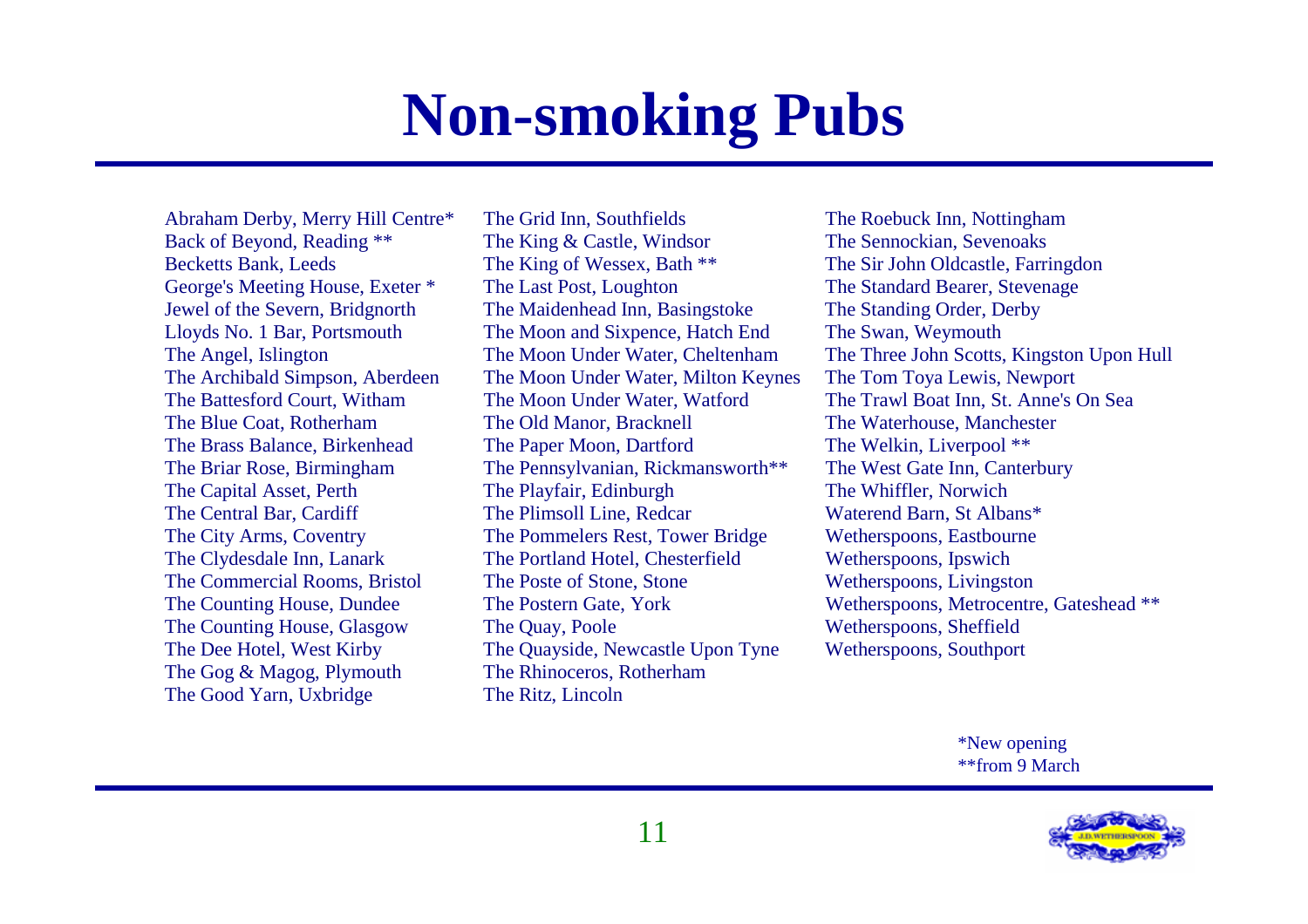**Sales**

- Sales mix
- New pub sales
- Highest ever average weekly sales

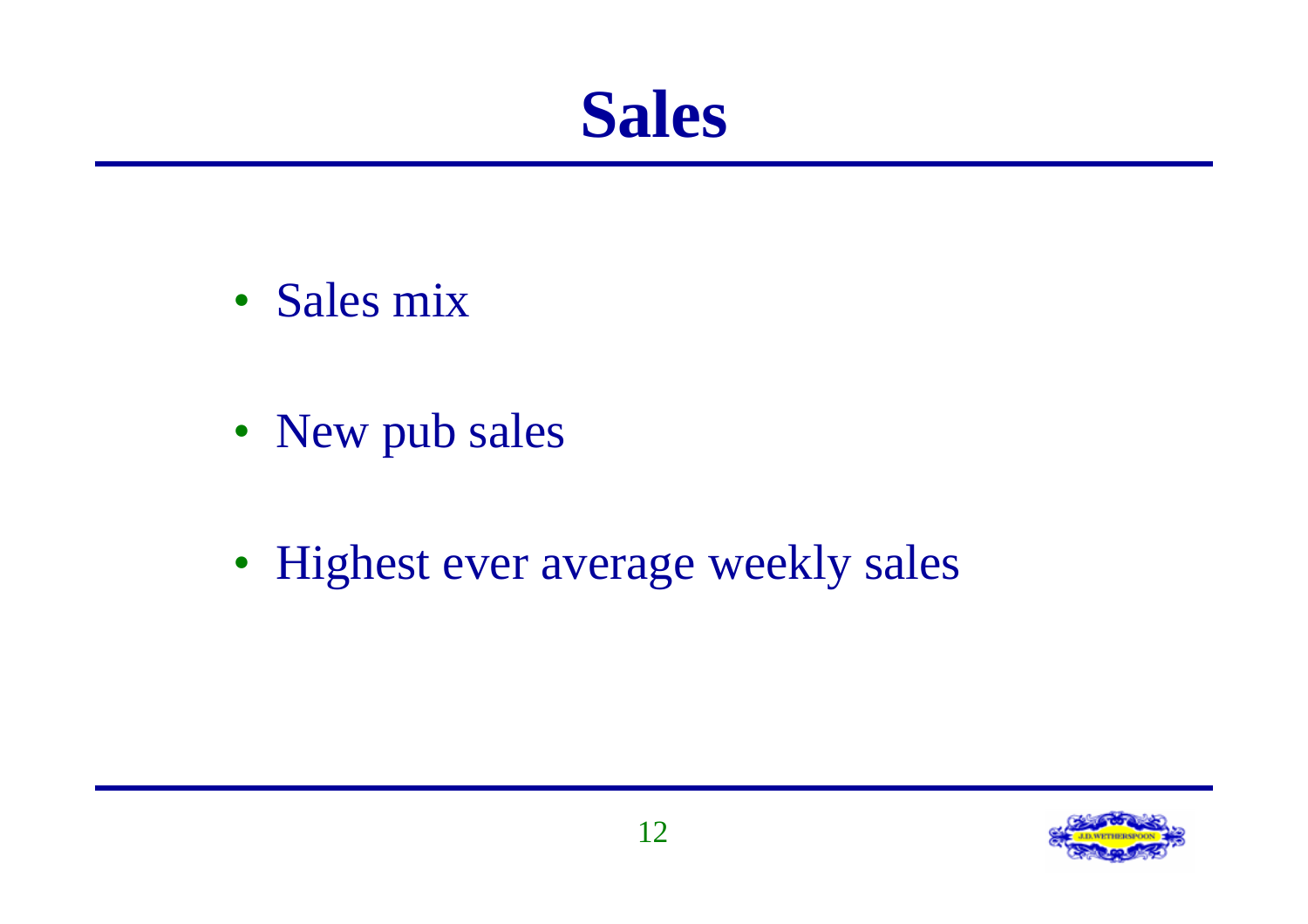# **Pub Operating Margins (%)**

|                      | H1     | H1     | FY     |
|----------------------|--------|--------|--------|
|                      | 2005   | 2004   | 2004   |
| <b>Gross margin</b>  | 63.6   | 62.9   | 63.0   |
| <b>Staff costs</b>   | (26.1) | (24.9) | (25.1) |
| Other pub costs      | (17.5) | (16.8) | (16.6) |
| Sale and leaseback   | (1.1)  | (1.0)  | (1.1)  |
| Pub operating profit | 18.9   | 20.2   | 20.2   |

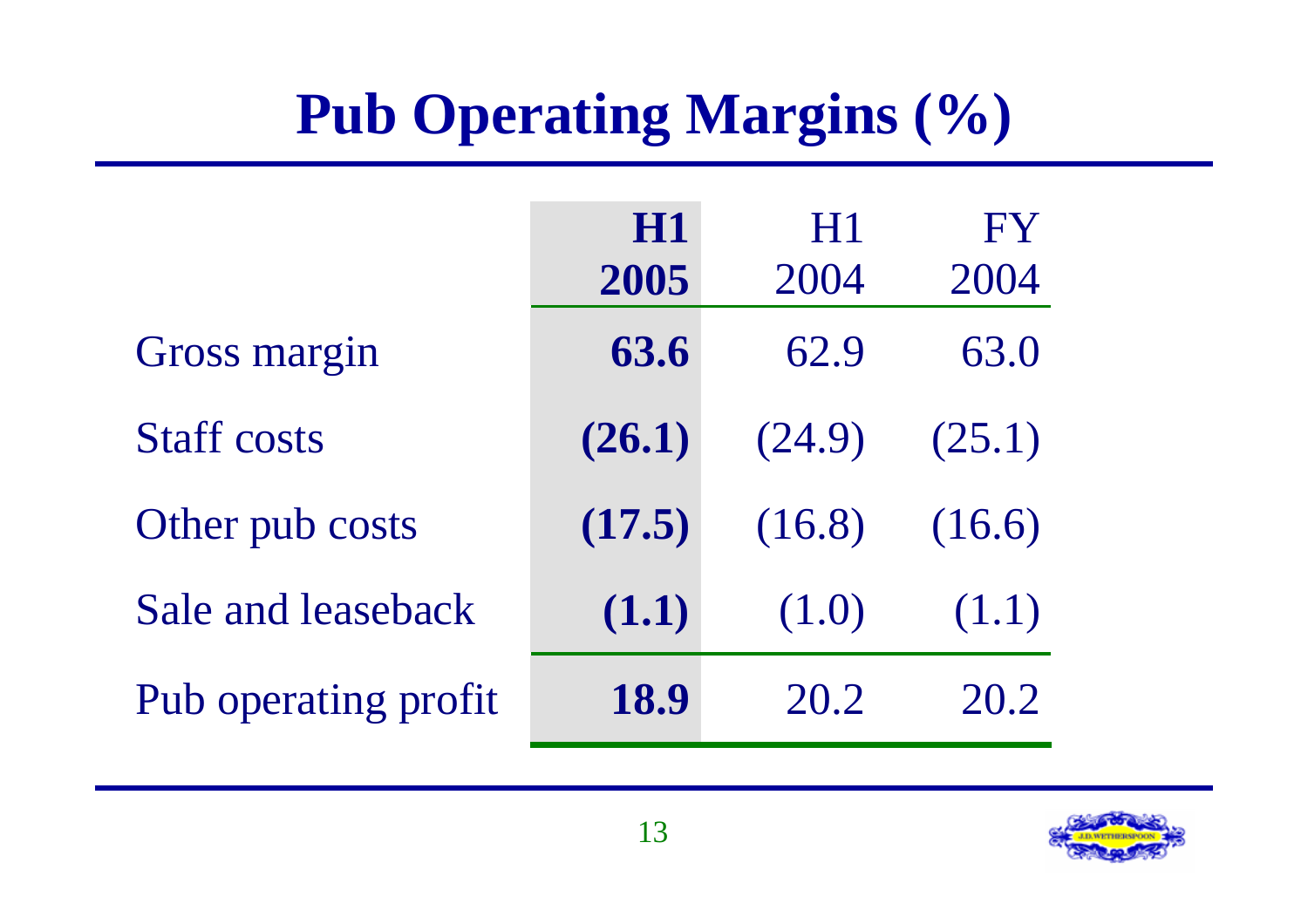# **Operating Margins - Summary**

|                             | H1 2005   |                 | H1 2004   |                               | <b>FY 2004</b> |                        |  |
|-----------------------------|-----------|-----------------|-----------|-------------------------------|----------------|------------------------|--|
|                             | £000      | $%$ of<br>sales | £000      | $%$ of<br><b>Sales</b>        | £000           | $%$ of<br><b>Sales</b> |  |
| Turnover                    | 403,341   | ۰               | 388,964   | $\omega_{\rm c}$              | 787,126        |                        |  |
| <b>Pub Operating Profit</b> | 76,233    | <b>18.9</b>     | 78,506    | 20.2                          | 158,742        | 20.2                   |  |
| <b>Head Office Costs</b>    | (18,941)  | (4.7)           | (18,058)  | (4.7)                         | (37,017)       | (4.7)                  |  |
| <b>Share Incentive Plan</b> | (405)     | (0.1)           |           | ۰                             | (149)          |                        |  |
| Depreciation                | (22, 522) | (5.6)           | (21, 887) | $\left\langle -\right\rangle$ | (43,948)       | (5.6)                  |  |
| <b>Operating Profit</b>     | 34,365    | 8.5             | 38,561    | 9.9                           | 77,628         | 9.9                    |  |

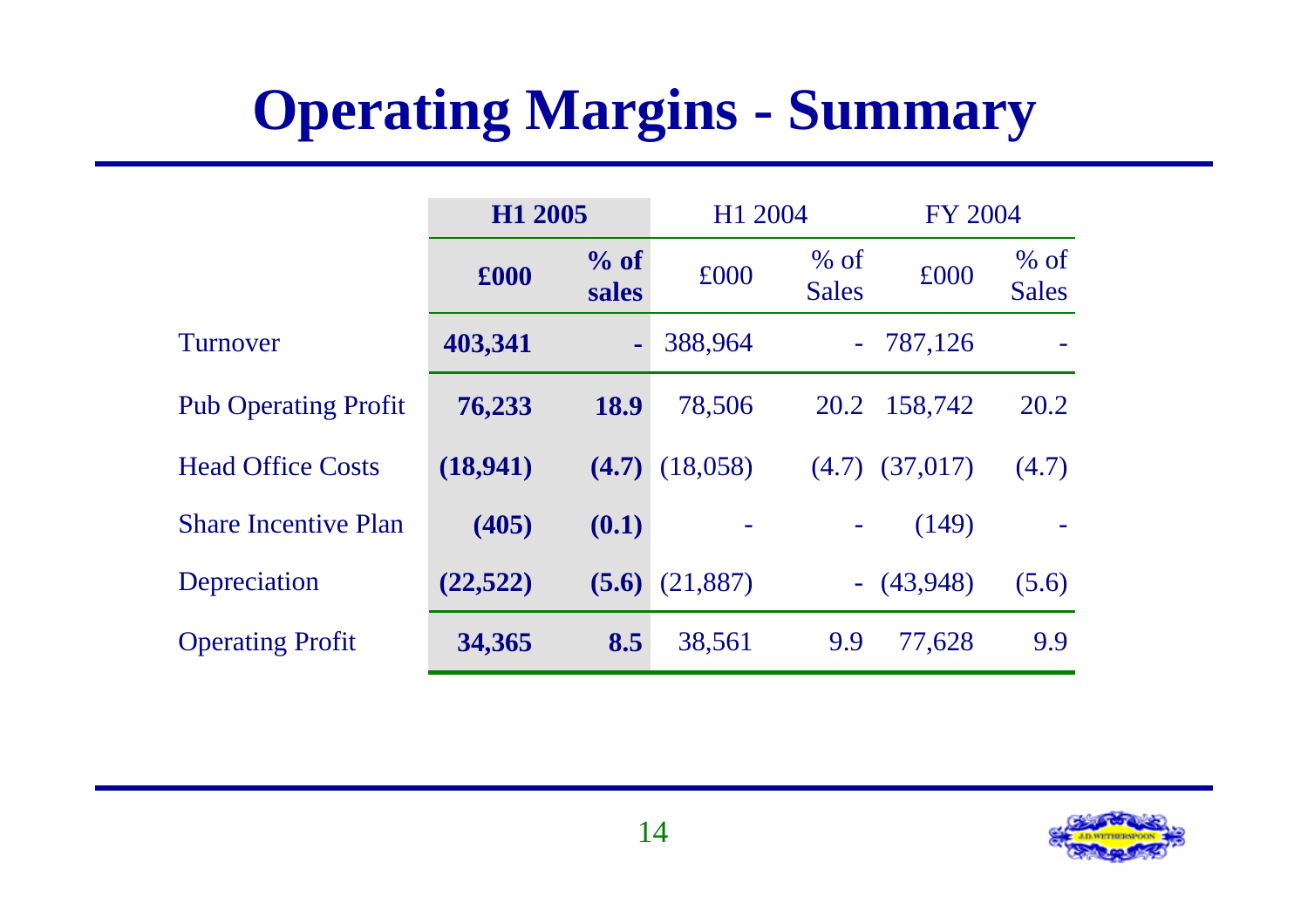#### **Cash Flow**

|                                        | H1 2005           | H1 2004   | <b>FY 2004</b> |
|----------------------------------------|-------------------|-----------|----------------|
|                                        | £000              | £000      | £000           |
| <b>Cash from operations</b>            | 62,002            | 69,289    | 128,874        |
| Interest and tax                       | (15,382)          | (17, 168) | (33,251)       |
| Investments in existing pubs           | (8,180)           | (8,148)   | (20,590)       |
| Investment in own shares (SIP)         | (1,989)           |           | (1, 556)       |
| Free cash flow                         | 36,451            | 43,973    | 73,477         |
| <b>Dividends</b>                       | (4,839)           | (4,700)   | (7, 322)       |
| Re-financing costs                     |                   |           | (1,325)        |
| Disposal proceeds                      | 6,546             | 6,796     | 7,891          |
| Total investments in new pubs          | (18,616)          | (25,572)  | (54,056)       |
| Cash flow before share capital changes | 19,542            | 20,497    | 18,665         |
| <b>Share buybacks</b>                  | (9, 416)          | (25,744)  | (48,583)       |
| Issue of new shares                    | 86                | 349       | 1,219          |
| Movement in net debt                   | 10,212            | (4,898)   | (28, 699)      |
| Free cash flow per share               | 19.3 <sub>p</sub> | 21.7p     | 36.7p          |

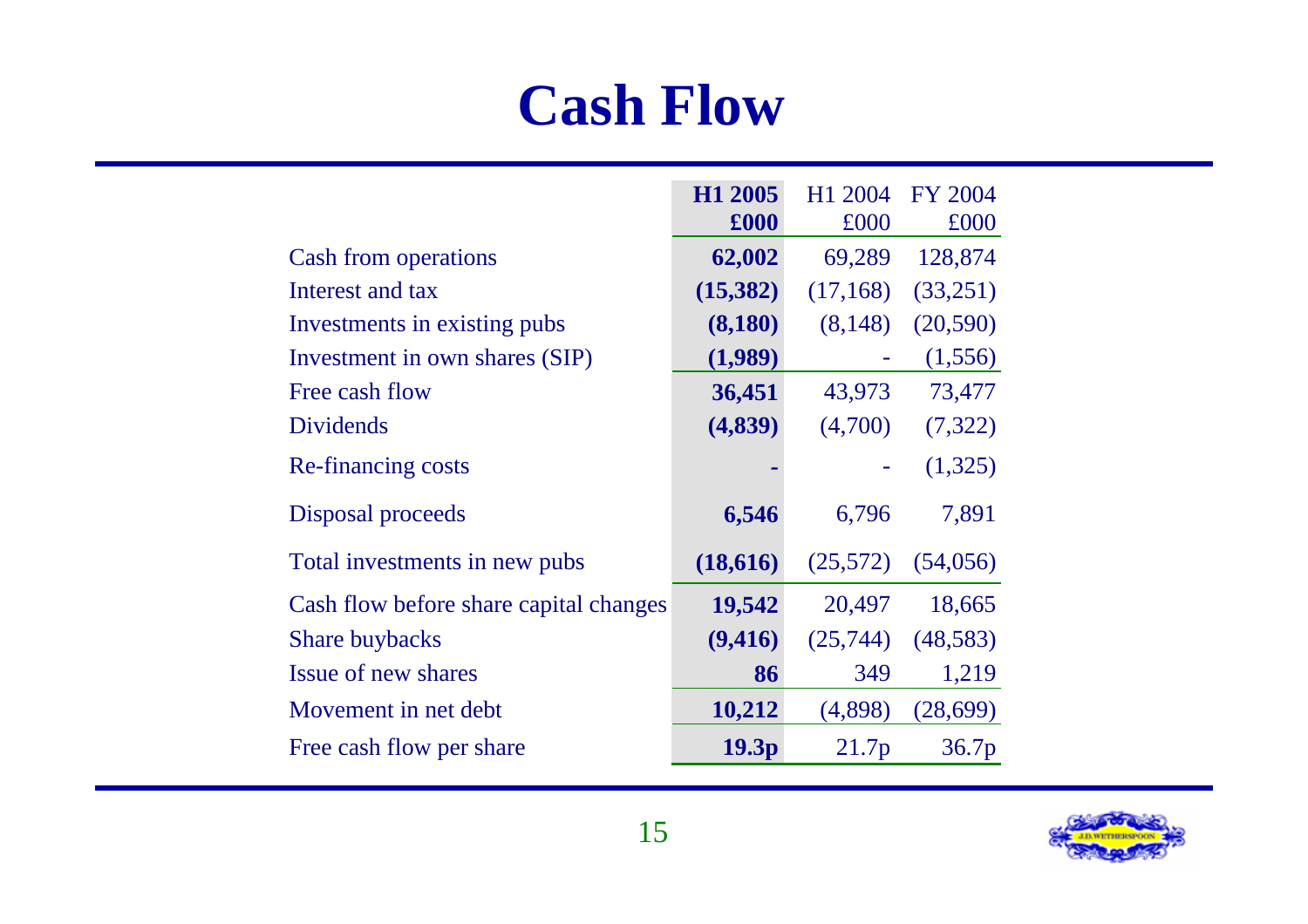# **Pub Investment Levels**

|                                                                             | H1  | 2005 2004 2003 2002 2001 2000 |         |     |     |     |
|-----------------------------------------------------------------------------|-----|-------------------------------|---------|-----|-----|-----|
| <b>Capital re-investment</b><br>$\left(\frac{0}{6} \text{ of sales}\right)$ | 2.0 | 2.6                           | 2.2 3.1 |     | 3.3 | 3.9 |
| <b>Repairs (% of sales)</b>                                                 | 3.1 | 3.1                           | 2.7     | 2.5 | 1.8 | 1.3 |
| Total (% of sales)                                                          | 5.1 | 5.7                           | 4.9     | 5.6 | 5.1 | 5.2 |
| Total (£k per pub)                                                          | 64  | 71                            | 58      | 62  | 53  | 52  |

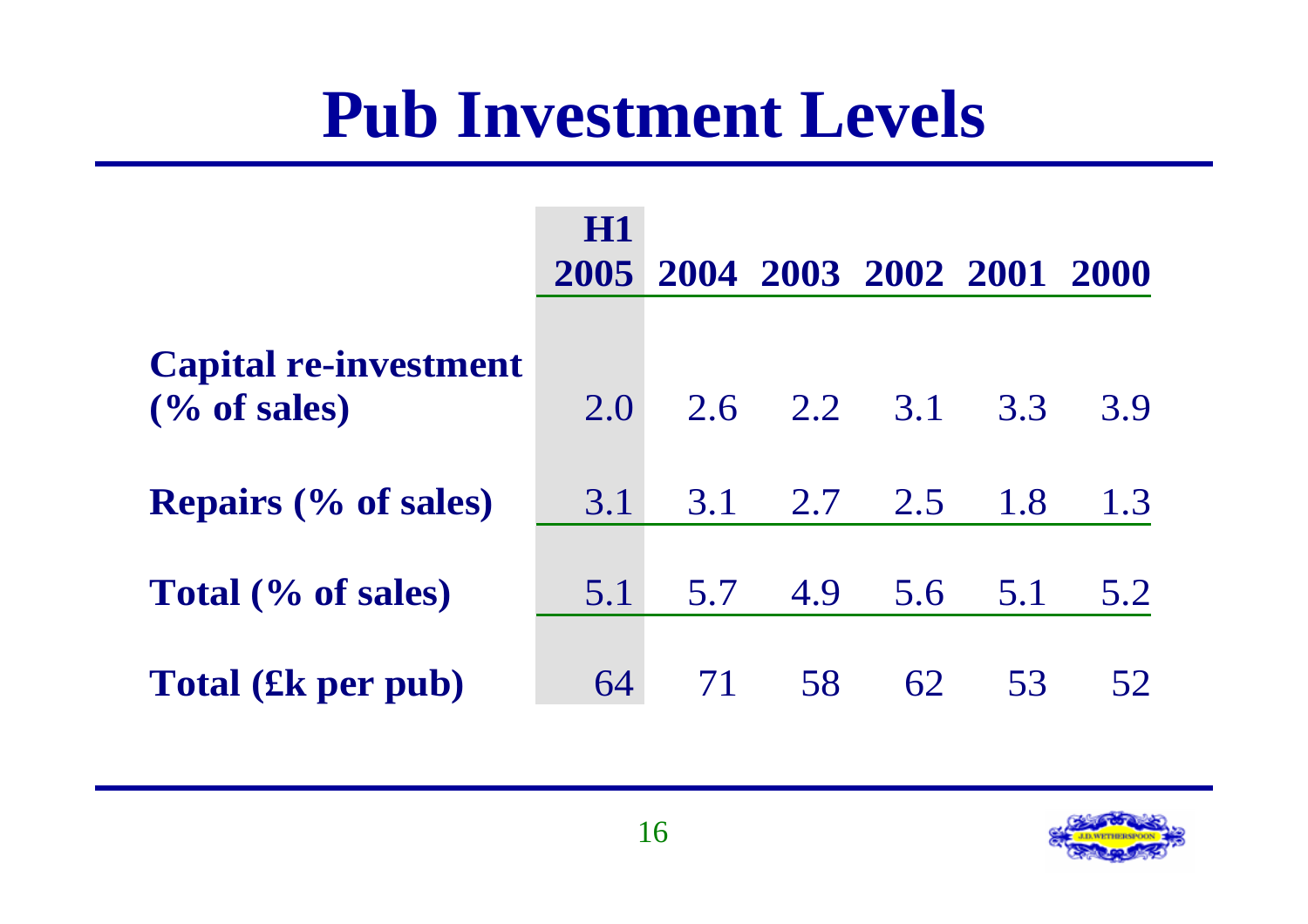### **Financial - Funding**

|                                        | <b>H1</b><br>2005 | <b>H1</b><br>2004 | <b>FY</b><br>2004 |
|----------------------------------------|-------------------|-------------------|-------------------|
| Net debt / EBITDA                      | 2.9               | 2.6               | 2.8               |
| Gearing $(\% )$ – post FRS19           | 113               | 103               | 117               |
| $-$ pre FRS19                          | 92                | 85                | 95                |
| Interest cover (times)                 | 2.9               | 3.6               | 3.3               |
| Fixed charge cover (times) - statutory | 1.6               | 1.8               | 1.8               |
| - excluding<br>depreciation            | 2.3               | 2.5               | 2.4               |

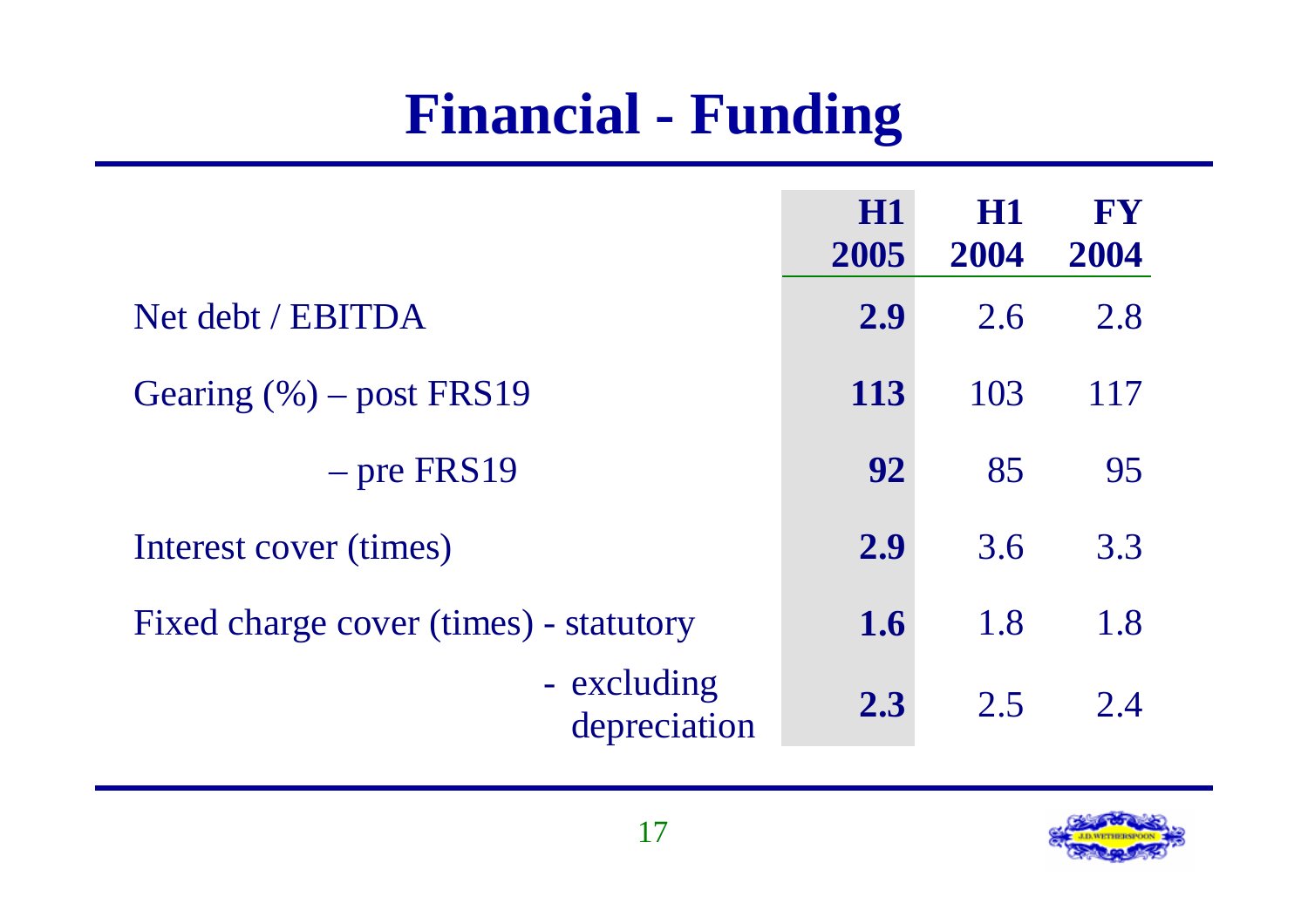# **Underlying Economic Profits**

|                                         | H <sub>1</sub> 2005<br>$\pmb{\pounds}000$ | H <sub>1</sub> 2004<br>£000 | <b>FY 2004</b><br>£000 |
|-----------------------------------------|-------------------------------------------|-----------------------------|------------------------|
| <b>PBT</b>                              | 22,344                                    | 27,822                      | 54,074                 |
| <b>Add:</b> Depreciation                | 22,522                                    | 21,887                      | 43,948                 |
| Less: Capital invested in existing pubs | (8,180)                                   | (8,148)                     | (20, 590)              |
| Economic profit                         | 36,686                                    | 41,561                      | 77,432                 |
| Cash tax                                | (6,705)                                   | (6,858)                     | (13, 165)              |
| Economic profit after tax on cash basis | 29,981                                    | 34,703                      | 64,267                 |

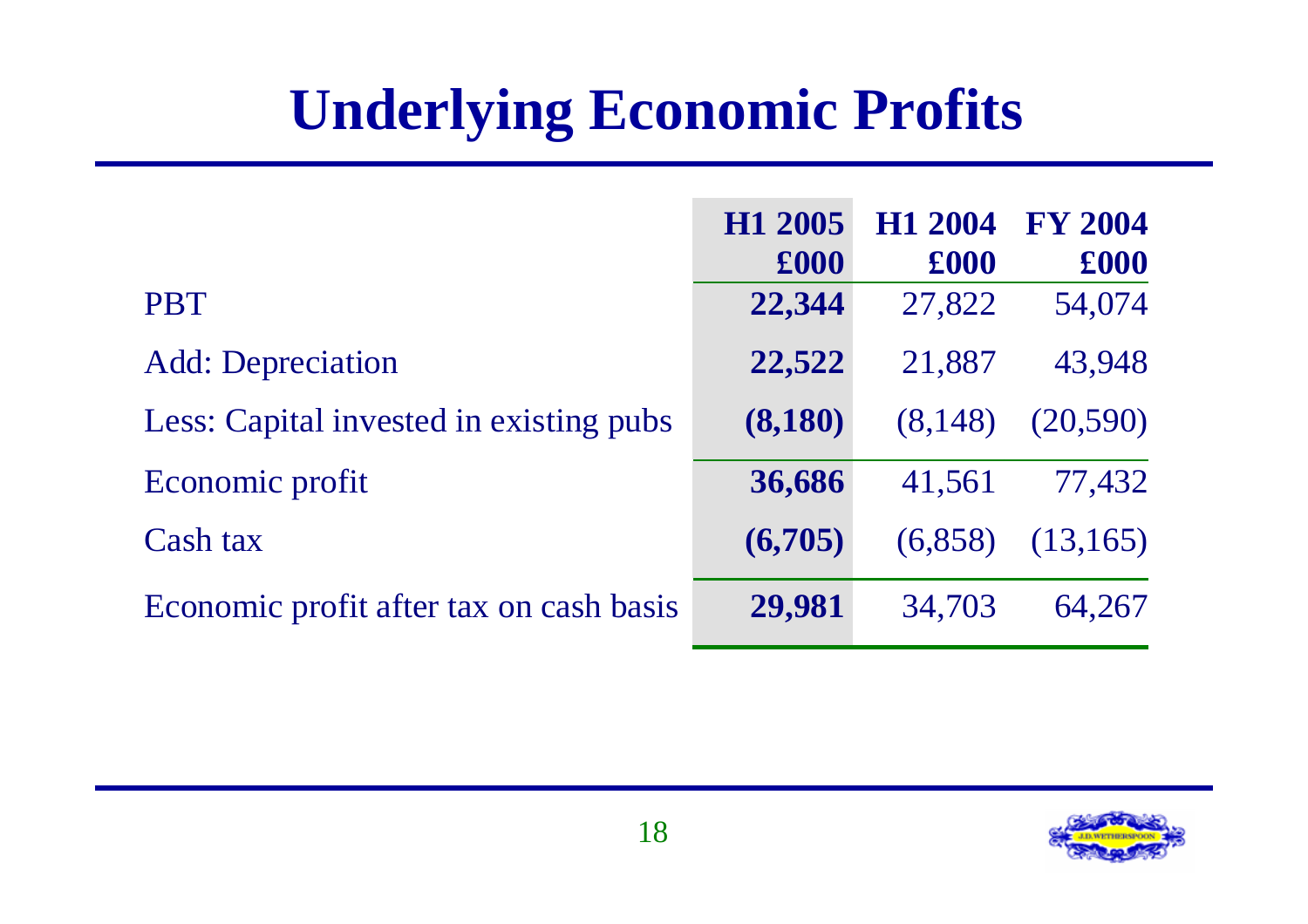# **ROC/CROCCE/ROE**

|                         | <b>H1</b> | H1                   | FY   |
|-------------------------|-----------|----------------------|------|
|                         | 2005      | 2004                 | 2004 |
| • P&L return on capital | $8.4\%$   | 9.2%                 | 9.3% |
| $\bullet$ Crocce        | $11.2\%$  | $12.7\%$ $12.6\%$    |      |
| • P&L return on equity  |           | $9.7\%$ 11.5% 11.4%  |      |
| • Cash return on equity |           | 13.6% $16.0\%$ 15.7% |      |

Detailed calculations included in appendix D

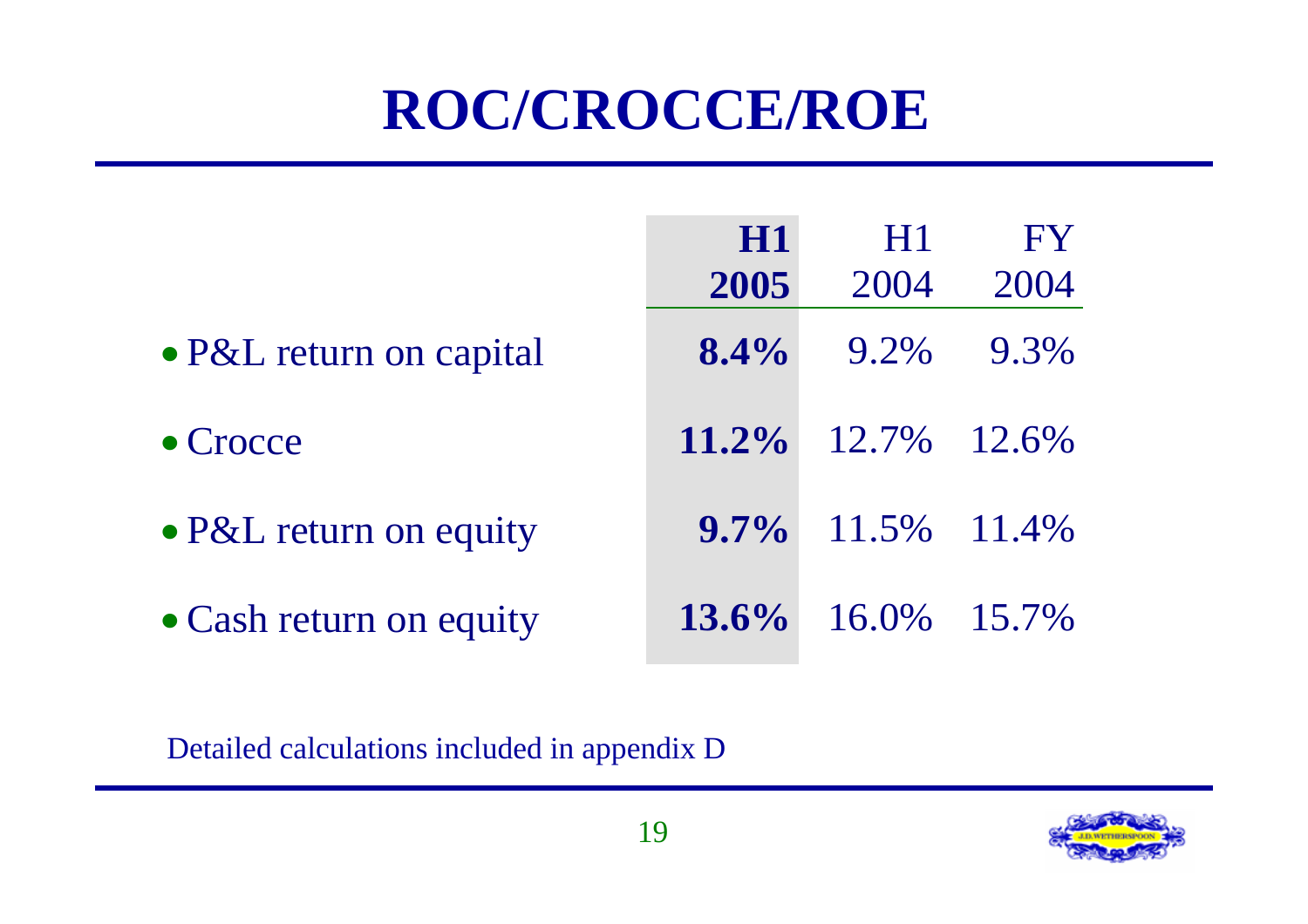# **Financial Issues**

- Exceptional loss pub disposals
	- distribution arrangements
- Share buybacks
- International accounting standards

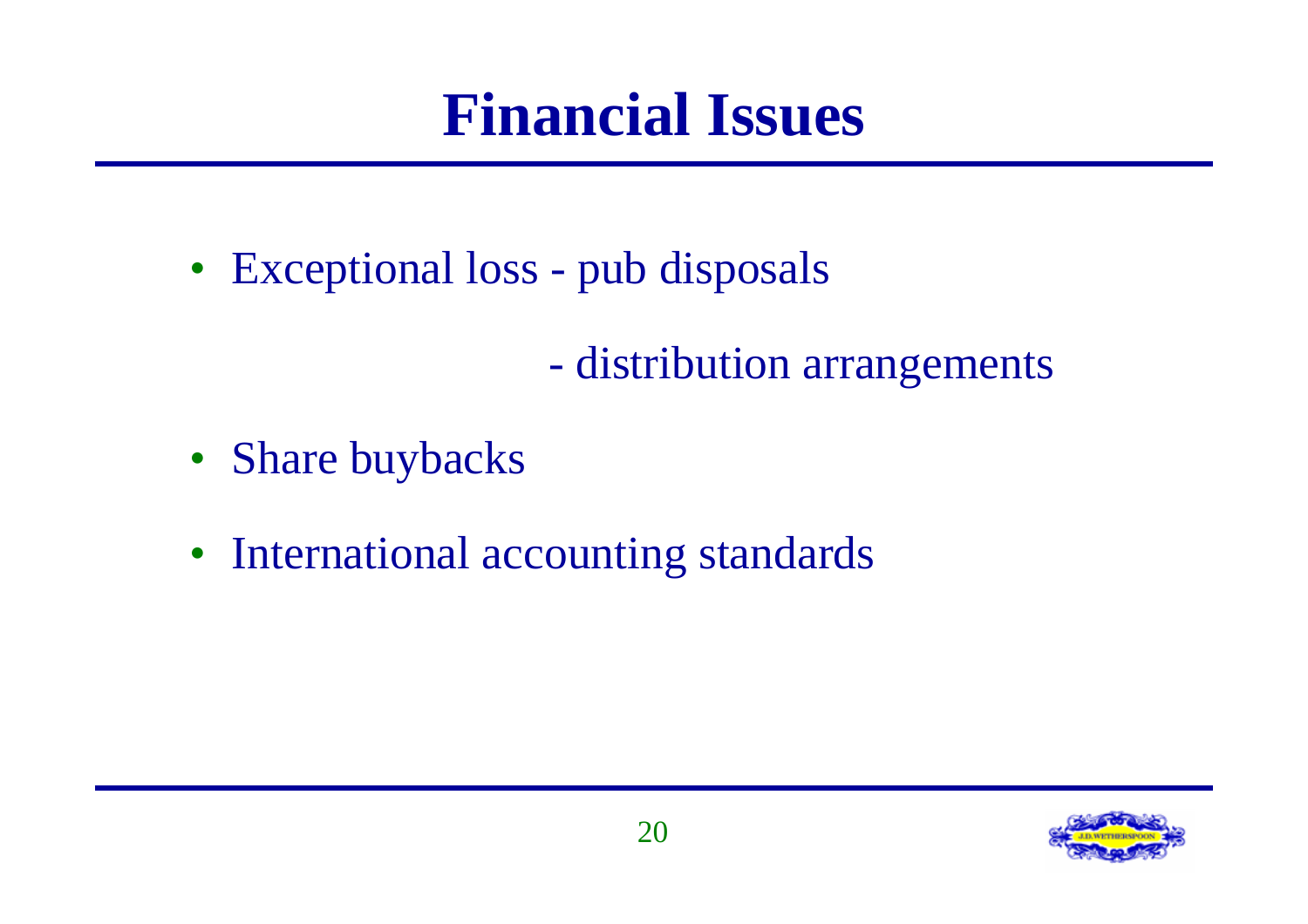# **Current Trading and Outlook**

- February LFL sales:  $-1.9\%$ , total company  $+2.1\%$
- Highest ever weekly pub sales
- Costs review ongoing benefit
- Continued investment in key areas (wages/repairs)
- Non-smoking plan
- Strong underlying cash flow

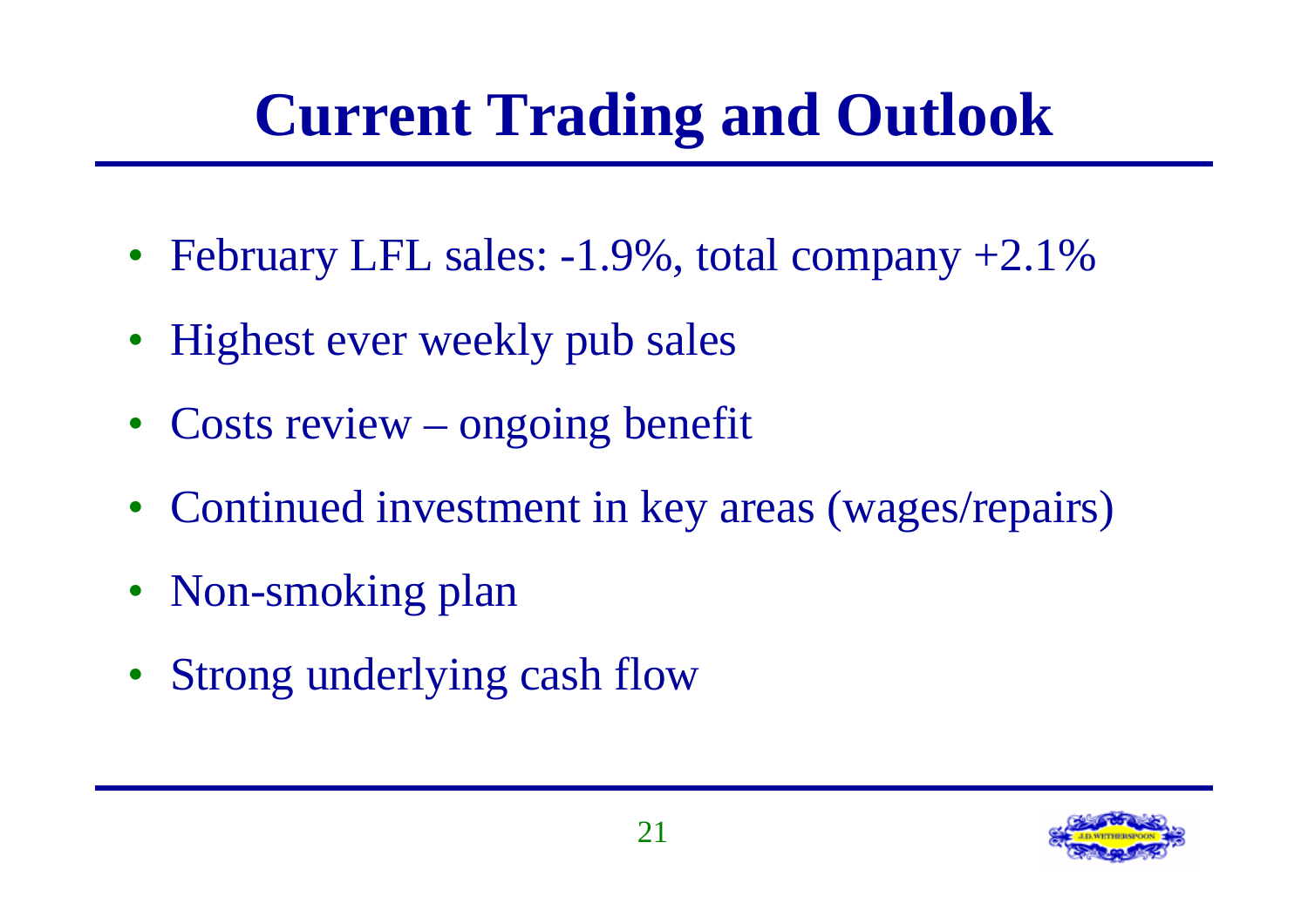# **Appendices**

- A 10 Year Financial Graphs
- B 10 Year Trends
- C Capital Trends
- D ROC/CROCCE/ROE Calculations

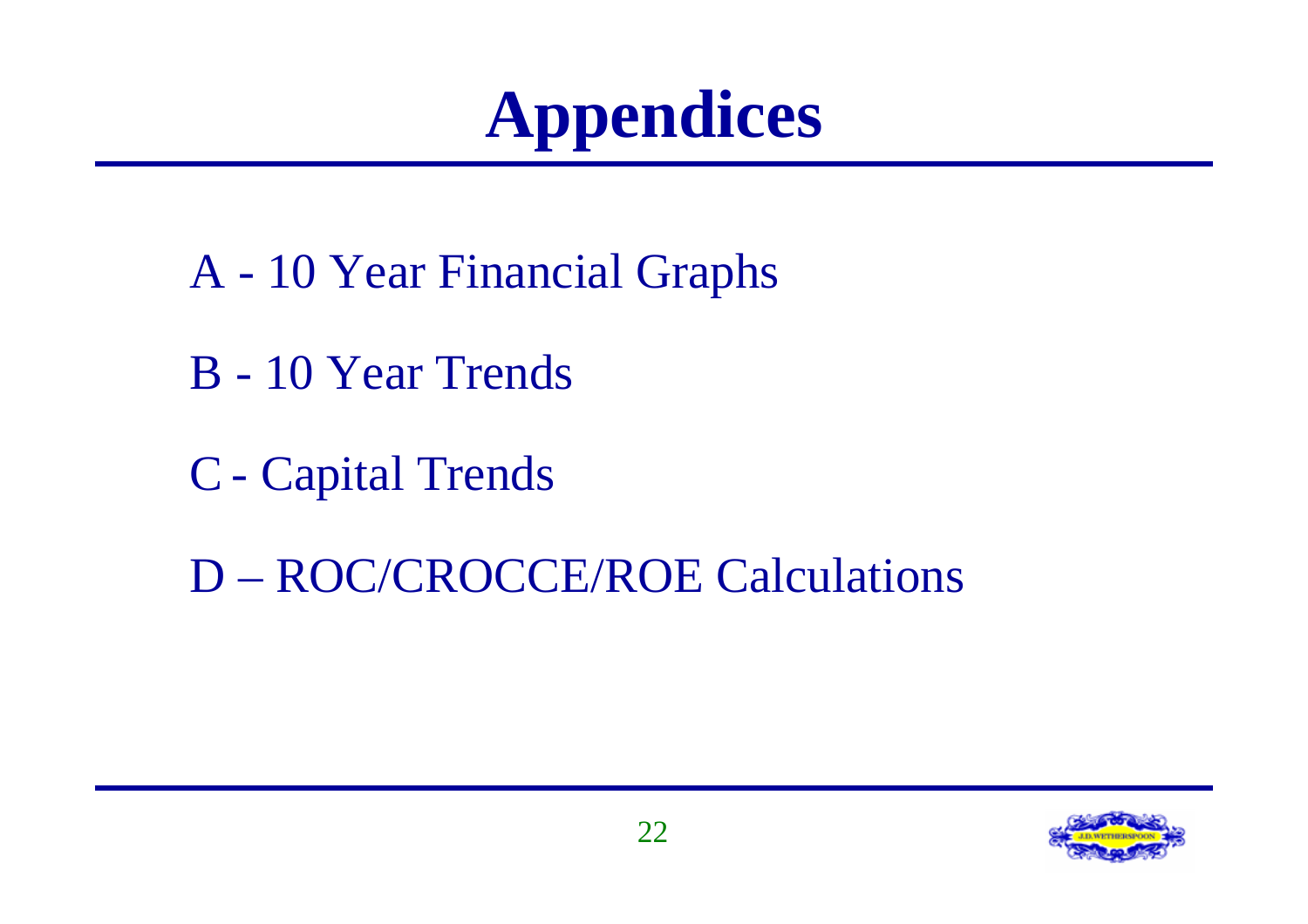# **10 Year Summary Appendix A**



#### **Average Sales Per Pub Week (including VAT)**



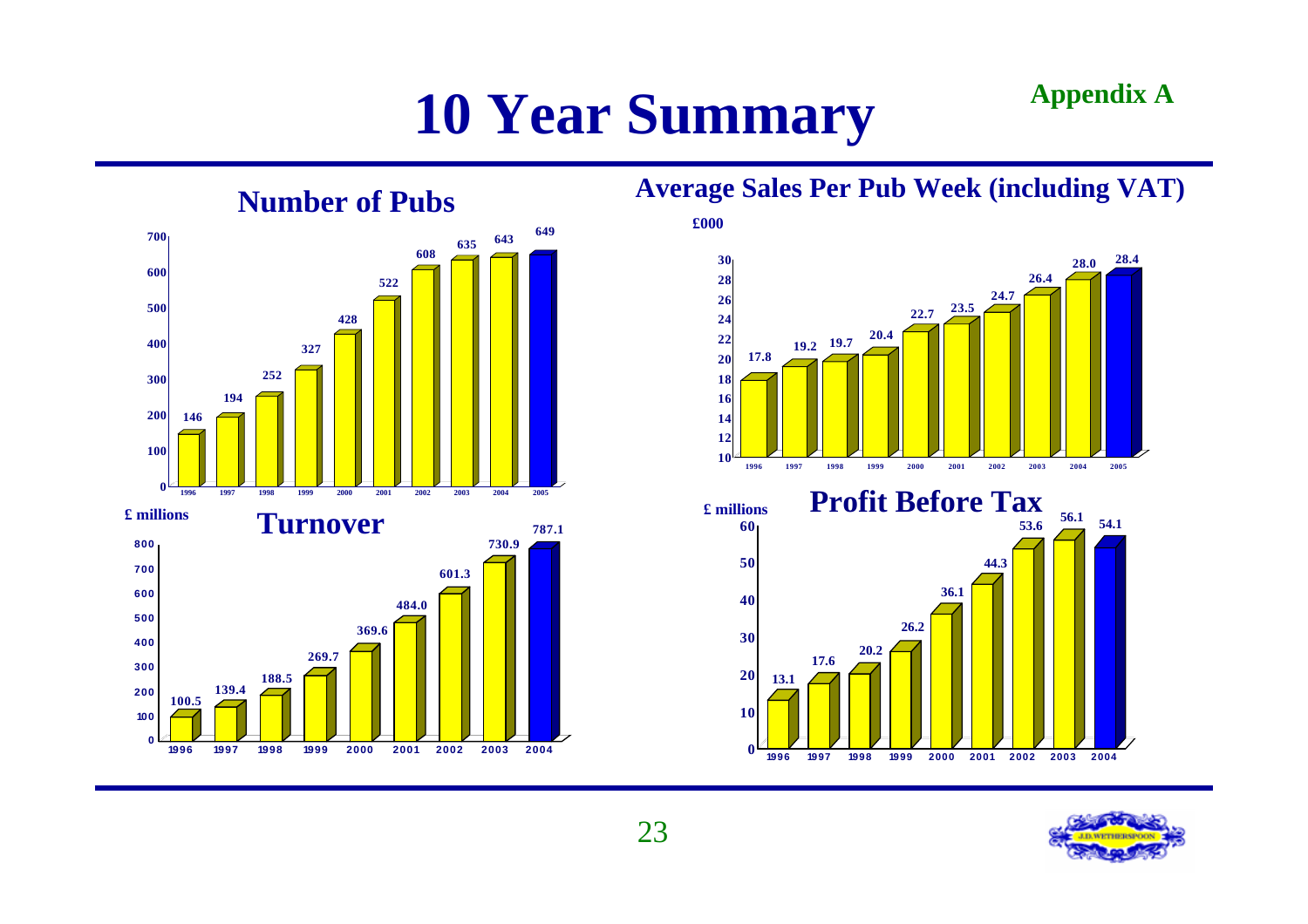#### **JDW - Financial Trends**

|                                         |       |       |       |       |       |       |       |       |       |       | H1                |
|-----------------------------------------|-------|-------|-------|-------|-------|-------|-------|-------|-------|-------|-------------------|
|                                         | 1995  | 1996  | 1997  | 1998  | 1999  | 2000  | 2001  | 2002  | 2003  | 2004  | 2005              |
| Sales per pub $(\text{\pounds}000)$     | 702   | 786   | 848   | 872   | 904   | 1,004 | 1,040 | 1,093 | 1,169 | 1,239 | 1,256             |
| EBITDA per pub $(\text{\pounds}000)(1)$ | 149.5 | 177.6 | 190.8 | 184.9 | 188.0 | 203.8 | 205.9 | 207.4 | 201.9 | 204.4 | 190.9             |
| Number of pubs                          | 110   | 146   | 194   | 252   | 327   | 428   | 522   | 608   | 635   | 643   | 649               |
| $%$ freeholds $(\%)$                    | 33    | 35    | 31    | 30    | 21    | 32    | 40    | 42    | 42    | 41    | 41                |
| $CROCCE$ $(\%)(2)$                      | 15.0  | 17.1  | 14.1  | 15.0  | 15.7  | 15.6  | 15.3  | 13.9  | 13.0  | 12.6  | <b>11.2</b>       |
| Cash return on equity $(\%)$ (2)        | 17.5  | 21.7  | 18.3  | 20.8  | 20.9  | 20.3  | 20.1  | 18.8  | 17.1  | 15.7  | <b>13.6</b>       |
| Free cash flow per share (pence)        | 7.4   | 11.3  | 14.4  | 13.3  | 20.3  | 24.2  | 29.1  | 33.5  | 38.8  | 36.7  | 19.3 <sub>p</sub> |

(1) Excluding sale & leaseback

(2) See appendix D for calculation

**Appendix B**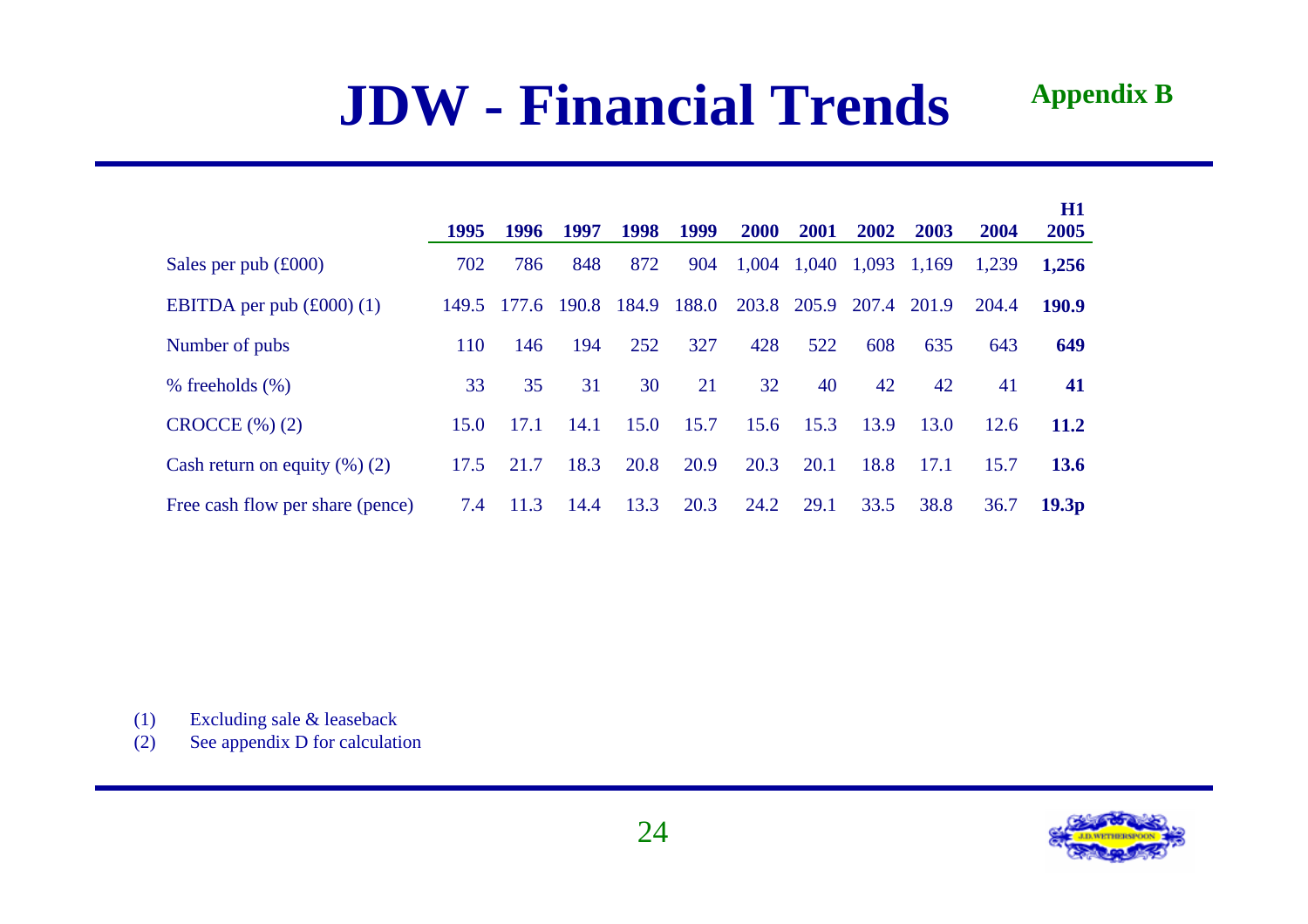# **Capital Trends**

| <b>Appendix C</b> |  |
|-------------------|--|
|-------------------|--|

|                                    | 1998   | 1999   | 2000           | 2001           | 2002   | 2003           | 2004   | H1<br>2005 |
|------------------------------------|--------|--------|----------------|----------------|--------|----------------|--------|------------|
| Size $(sq.fit.)$ – openings        | 3,401  | 3,037  | 3,217          | 3,713          | 3,808  | 3,721          | 4,317  | 4,244      |
| Number of openings                 | 68     | 84     | 101            | 94             | 87     | 45             | 28     | 6          |
| % which are freehold               | 49     | 58     | 67             | 75             | 53     | 56             | 43     | 33         |
| Freehold average cost $(fk)$       | 463    | 427    | 465            | 506            | 597    | 511            | 640    | 563        |
| Average development cost $(fk)$    | 965    | 941    | 1,049          | 1,178          | 1,262  | 1,317          | 1,431  | 1,247      |
| Average cost per sq. ft.           | 284    | 310    | 326            | 334            | 331    | 354            | 331    | 294        |
| Increase in average cost $(\%)$    | 12     | 9      | $\overline{4}$ | $\overline{3}$ | $-1$   | $\overline{7}$ | $-6$   | $-17$      |
| Population within 2 miles          | 72,000 | 70,000 | 77,000         | 70,000         | 70,000 | 73,000         | 51,000 | 68,000     |
| Pub openings with beer gardens (%) | 42     | 50     | 73             | 62             | 46     | 51             | 54     | 50         |

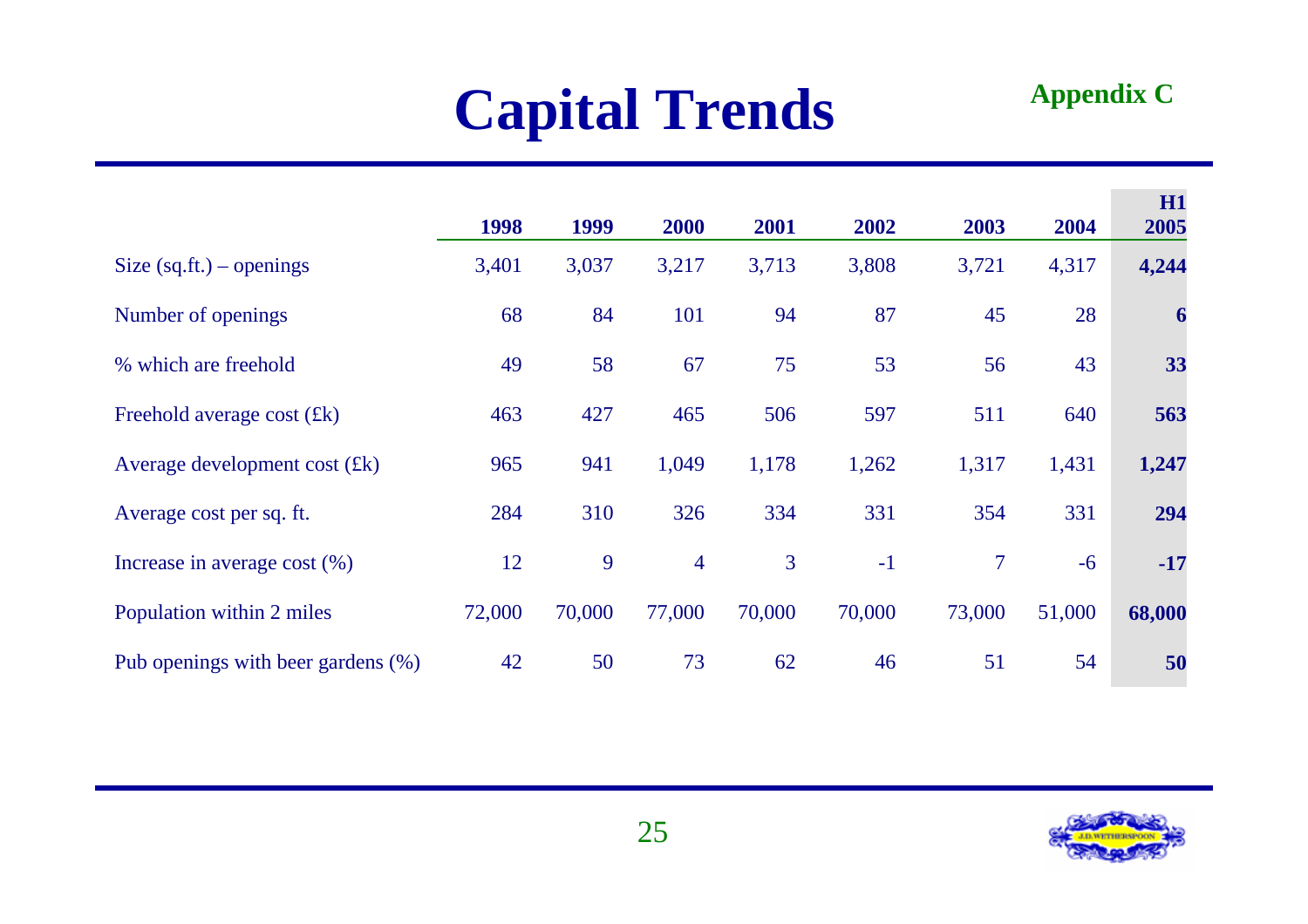# **ROC/CROCCE/ROE**

|                                                           | <b>H1</b> | H1     |
|-----------------------------------------------------------|-----------|--------|
|                                                           | 2005      | 2004   |
|                                                           | £000      | £000   |
| <b>Profit after tax</b><br>(e)                            | 14,571    | 18,285 |
| Add: interest<br>(f)                                      | 12,021    | 10,739 |
| Profit pre-interest<br>(g)                                | 26,592    | 29,024 |
| Add: deferred tax                                         | 1,068     | 2,679  |
| Depreciation                                              | 22,522    | 21,887 |
| Cash return<br>(h)                                        | 50,182    | 53,590 |
|                                                           |           |        |
|                                                           |           |        |
| • P&L return on capital $[(g)/\text{average}(c)]$         | 8.4%      | 9.2%   |
| • CROCCE [(h)/average (d)]                                | 11.2%     | 12.7%  |
| • P&L return on equity [(e)/average (a)]                  | 9.7%      | 11.5%  |
| • Cash return on equity $[(h)-(f)/\text{average}(d)-(b)]$ | 13.6%     | 16.0%  |
|                                                           |           |        |



**Appendix D1**